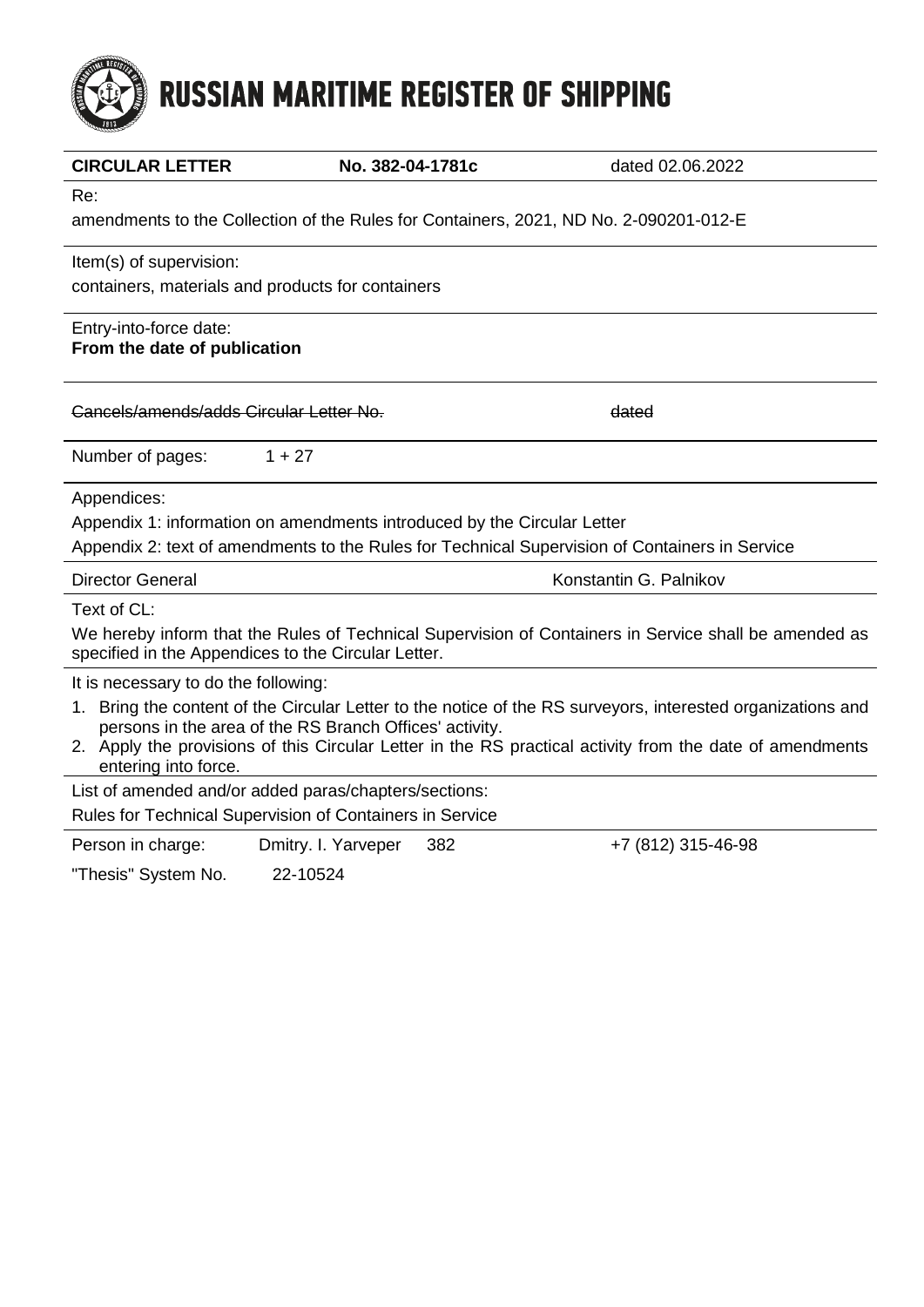## **Information on amendments introduced by the Circular Letter (for inclusion in the Revision History to the RS Publication)**

| No. | Amended<br>paras/chapters/<br>sections                                      | Information on amendments                                                                                                                                                                                                                                                 | No. and date of<br>the Circular Letter<br>introducing the<br>amendments | Entry-into-force<br>date |
|-----|-----------------------------------------------------------------------------|---------------------------------------------------------------------------------------------------------------------------------------------------------------------------------------------------------------------------------------------------------------------------|-------------------------------------------------------------------------|--------------------------|
|     | <b>Rules</b> for<br>Technical<br>Supervision of<br>Containers in<br>Service | The text of the Rules has<br>been completely revised<br>considering General<br><b>Regulations for the Technical</b><br><b>Supervision of Containers</b><br>and the amendments to the<br>International Maritime Code<br>for Dangerous Goods (40-20)<br>entering into force | 382-04-1781c<br>of 02.06.2022                                           | 02.06.2022               |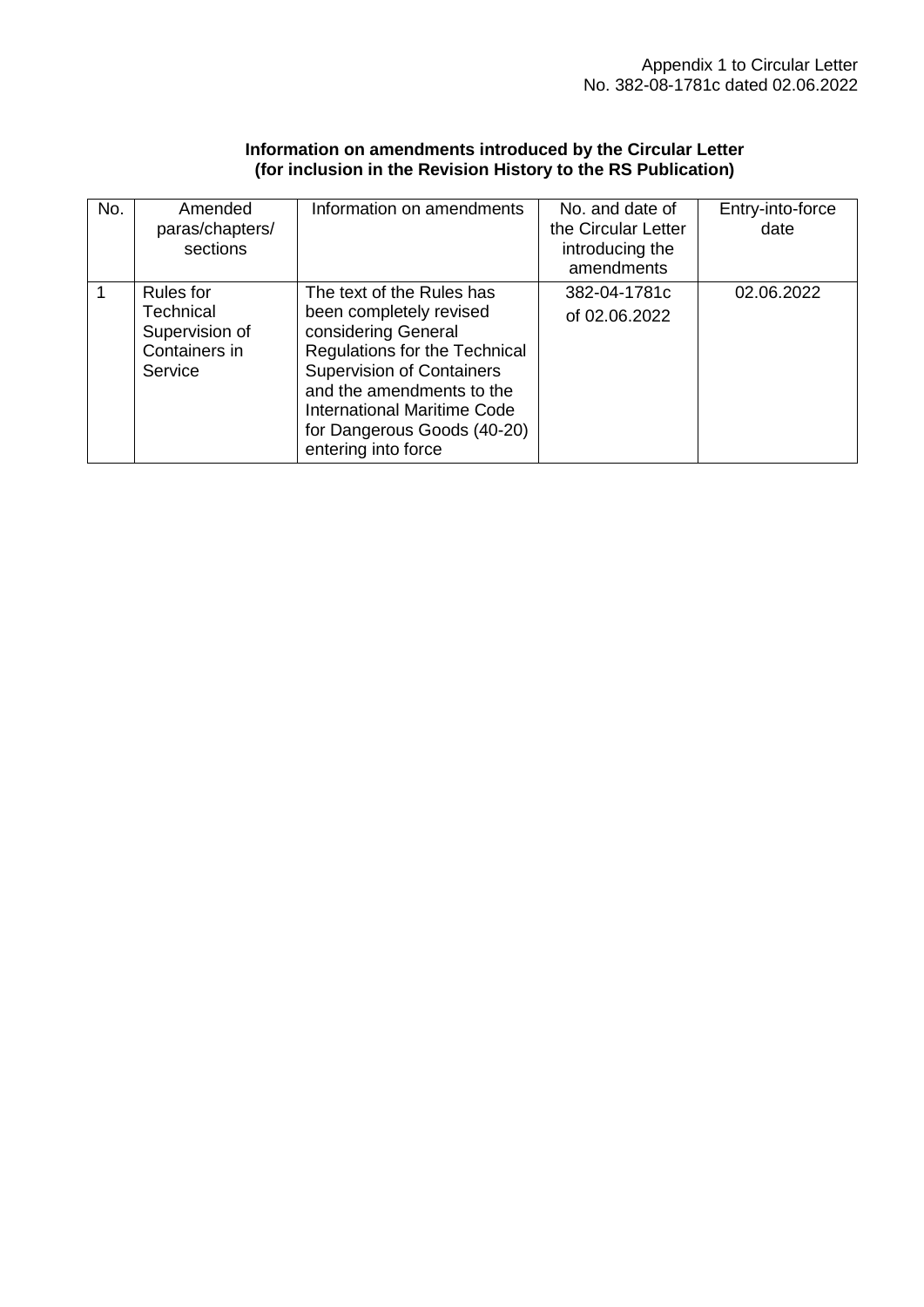## **COLLECTION OF THE RULES FOR CONTAINERS, 2021,**

## **ND No. 2-090201-012-E**

**RULES FOR TECHNICAL SUPERVISION OF CONTAINERS IN SERVICE** is replaced by the following text:

#### "**RULES FOR TECHNICAL SUPERVISION OF CONTAINERS IN SERVICE**

## **1 GENERAL**

#### **1.1 APPLICATION**

**1.1.1** The Rules for Technical Supervision of Containers in Service (hereinafter referred to as "these Rules") apply by the Russian Maritime Register of Shipping (RS) during the technical supervision of containers and products for containers in service, repair and modernization.

**1.1.2** The requirements of these Rules are mandatory for all organizations and persons involved in service, repair and modernization of containers and products for containers.

When the technical supervision is performed in other countries the provisions of these Rules may be applied regarding salient features and differences in the in the production processes typical of each particular country.

**1.1.3** Matters not covered by the Rules are within the competence of the RS Head Office (RHO).

**1.1.4** Interpretation of provisions herein is within the RHO terms of reference.

#### **1.2 DEFINITIONS, ABBREVIATIONS AND EXPLANATIONS**

**1.2.1** Definitions, abbreviations and explanations related to the general terminology of the Rules are given in 1.1, the General Regulations for the Technical Supervision of Containers. For the purpose of this Part, the following definitions and abbreviations have been adopted.

V e rified g ross mass is the total gross mass of a packed loaded container as obtained by one of the two methods:

method 1: weighing of a fully packed and sealed container;

method 2: weighing all cargo items, packages, securing means and other material equipment to be loaded and added tare mass of the container using the calculation procedures agreed by RS.

Shipper is a legal entity or a person named on the bill of lading or sea bill of landing or equivalent multimodal transport document (e.g. "through" bill of lading) as shipper and/or who (or in whose name or on whose behalf) a contract of carriage has been concluded with a shipper.

#### **1.2.2 Abbreviations.**

ACEP — Continuous Survey Program of containers.

RTM — Residual thickness measurement.

#### **1.3 GENERAL**

**1.3.1** The purpose of the technical supervision is to determine and to establish compliance of items of technical supervision with the RS requirements at the time of survey.

**1.3.2** All technical supervision services are rendered by the Register based on requests and agreements with organizations, firms and individuals (refer to 1.5).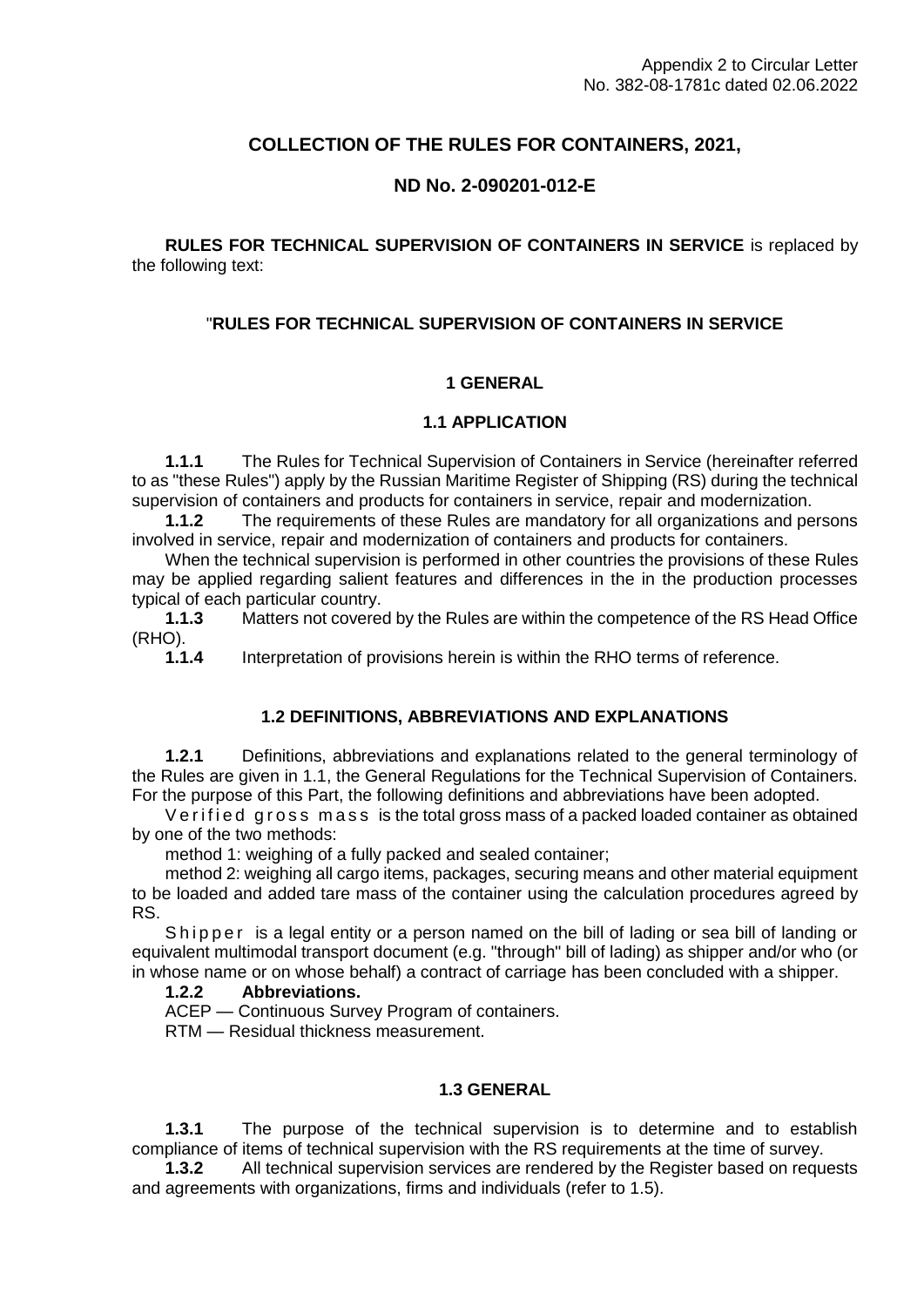**1.3.3** Scope of technical supervision is established by the following provisions of these Rules.

**1.3.4** A possibility of deviations from the RS requirements, where application of those requirements, methods and scope of supervision prescribed by RS is impracticable or unreasonable, is decided by RHO upon a request of the RS Branch Office responsible for carrying out technical supervision.

**1.3.5** In its activity the Register does not substitute the prescribed activity of the state supervision authorities or officials, owners and firm.

**1.3.6** In the course of technical supervision the Register may impose the requirements for the items and production processes not supervised by the Register if it appears that application thereof has resulted or is likely to result in violation of the RS rules.

**1.3.7** In case of the differences associated with requirements and decisions of the surveyor carrying out technical supervision, an owner or firm may apply directly to the RS Branch Office to resolve the problem. In case of the differences with the RS Branch Office, an appeal containing justifications together with a copy of the RS Branch Office decision may be sent to RHO.

**1.3.8** General recommendation on determination of technical condition of tank container are stated in the "Recommendations on determination of technical condition of tank container.

**1.3.9** The Register charges for the services rendered, in accordance with the procedure established in the General Conditions for Rendering Services by RS.

#### **1.4 GENERAL**

**1.4.1** Non-destructive testing and quality assessment of welded joints of containers, when required by these Rules, shall be performed by testing laboratories (centers), whose competence and status comply with the requirements for accreditation in accordance with national or international standards.

The Recognition (Accreditation) Certificate issued by the Register or by other authorized national body is a document confirming competence of the testing laboratory. In the latter case the copy of the Certificate with supplements shall be submitted to the Register surveyor prior to non-destructive testing.

Requirements for testing laboratories and procedure of their acceptance by RS are given in 1.6, Part I "Basic Requirements" of the Rules for Manufacture of Containers.

## **1.5 REQUESTS AND AGREEMENTS ON TECHNICAL SUPERVISION**

**1.5.1** Where the necessity of the RS technical supervision in contracted documentation for manufacture of items of the RS technical supervision is indicated, the firm shall address to RS a written request to carry out technical supervision and to guarantee payment of the Register services and reimbursement of the Register expenses, as well as with the confirmation of familiarization with the General Conditions for the Provision of Services by RS. The General Conditions for Rendering Services are constituent and integral part of all the contracts concluded by the Register.

**1.5.2** The request shall provide the information to an extent sufficient for review and execution thereof.

**1.5.3** On the results of the request review, depending on the particular conditions of the oncoming technical supervision (scope, item, duration, etc.) RS being guided by the current regulations, determines the necessity of signing an agreement on technical supervision or performs technical supervision in accordance with the request without signing an agreement.

**1.5.4** The contract on technical supervision of the Register specifies the items of technical supervision and regulates mutual relations, rights and responsibilities of the parties in the course of the Register technical supervision.

The contract specifies cost of technical supervision, procedure and terms of payment. Where technical supervision is carried out based on the request, without concluding the contract, services are paid and expenses reimbursed according to the invoices made out by the Register.

For concluding the contract for the Register technical supervision, use is made of the established forms or the contract may be drawn up in a free form.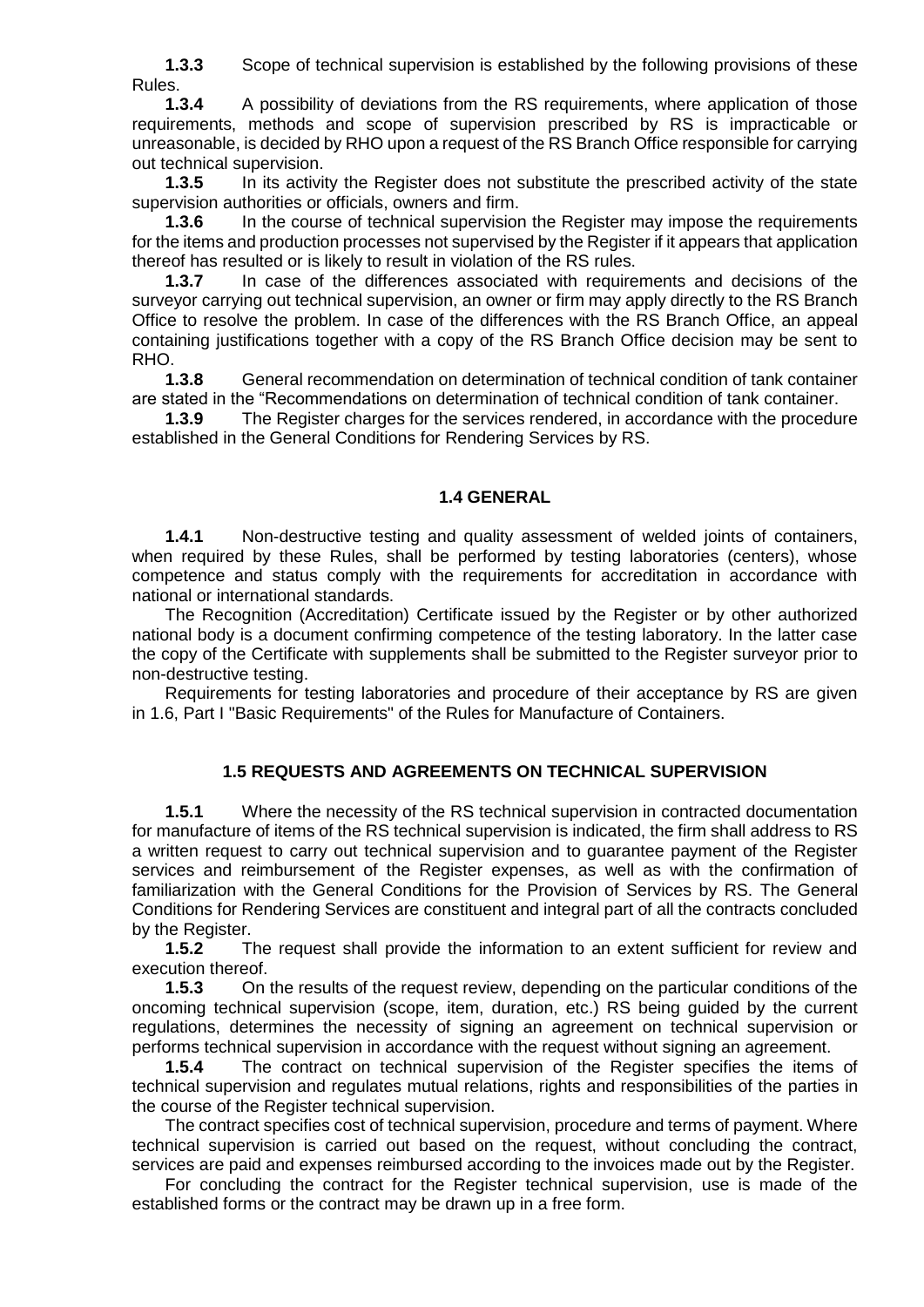## **1.6 PROVISION OF TECHNICAL SUPERVISION**

**1.6.1** The manufacturer shall provide all the conditions necessary for the Register to carry out technical supervision, namely:

**.1** provide a surveyor with:

**.1.1** free access to all places of work performance;

**.1.2** occupational health and safety compliance during the survey as applied to the items of technical supervision;

**.1.3** availability of the officials authorized to present to the surveyor containers and container products for survey;

**.1.4** timely information of the time and place of surveys and tests;

**.1.5** possibility of inspection of any part and assembly of the container and/or product with the use of necessary means and tools;

**.2** provide a surveyor with:

**.2.1** necessary documentation.

**1.6.2** Where the conditions required for performance of technical supervision are not fulfilled by the manufacturer, the surveyor has the right to refuse to carry out technical supervision.

## **1.7 DOCUMENTS**

**1.7.1** Based on results of the Register technical supervision, the documents provided for by the RS List of Documents to be Issued during Technical Supervision and specified in 1.4 of the General Regulations for the Technical Supervision of Containers, are drawn up.

## **2. RECOGNITION AND AURIDT OF FIRMS**

## **2.1 GENERAL**

**2.1.1** The requirements of this section apply to firms performing the activity related to containers, the types of which are given in Table 2.1.5 of the General Regulations for the Technical Supervision of Containers.

**2.1.2** Check of conformity or recognition of firm is confirmed by issuing RS СП, ССП or СПО and includes:

**.1** review of documents confirming the firm's compliance with the Register requirements;

**.2** survey of the firm, including practical demonstration of completion of the works indicated in the request, verification of the records to ascertain that the firm organization and management are in compliance with the submitted documents and that the firm is able to perform works and render services. During periodical or renewal survey, to comply with this requirement the results of works or services previously endorsed by the Register, may be submitted instead of the practical demonstration. The works performed or services rendered after the preceding survey may be accepted for review.

If the firm is unable to practically demonstrate the performance of works and specific services during the initial survey, the Register may issue a short-term certificate for a period not exceeding 90 days. All stages of work shall be performed in attendance of the RS surveyor. Satisfactory results of works will be considered as a demonstration of the practical ability of the firm to perform the types of works, after that a certificate can be issued for the full term.

**2.1.3** When a firm has several work sites, each site shall be surveyed.

**2.1.4** When a firm performs residual thickness measurement (RTM), in addition, the requirement of 2.3.4 shall be checked during the survey of firm.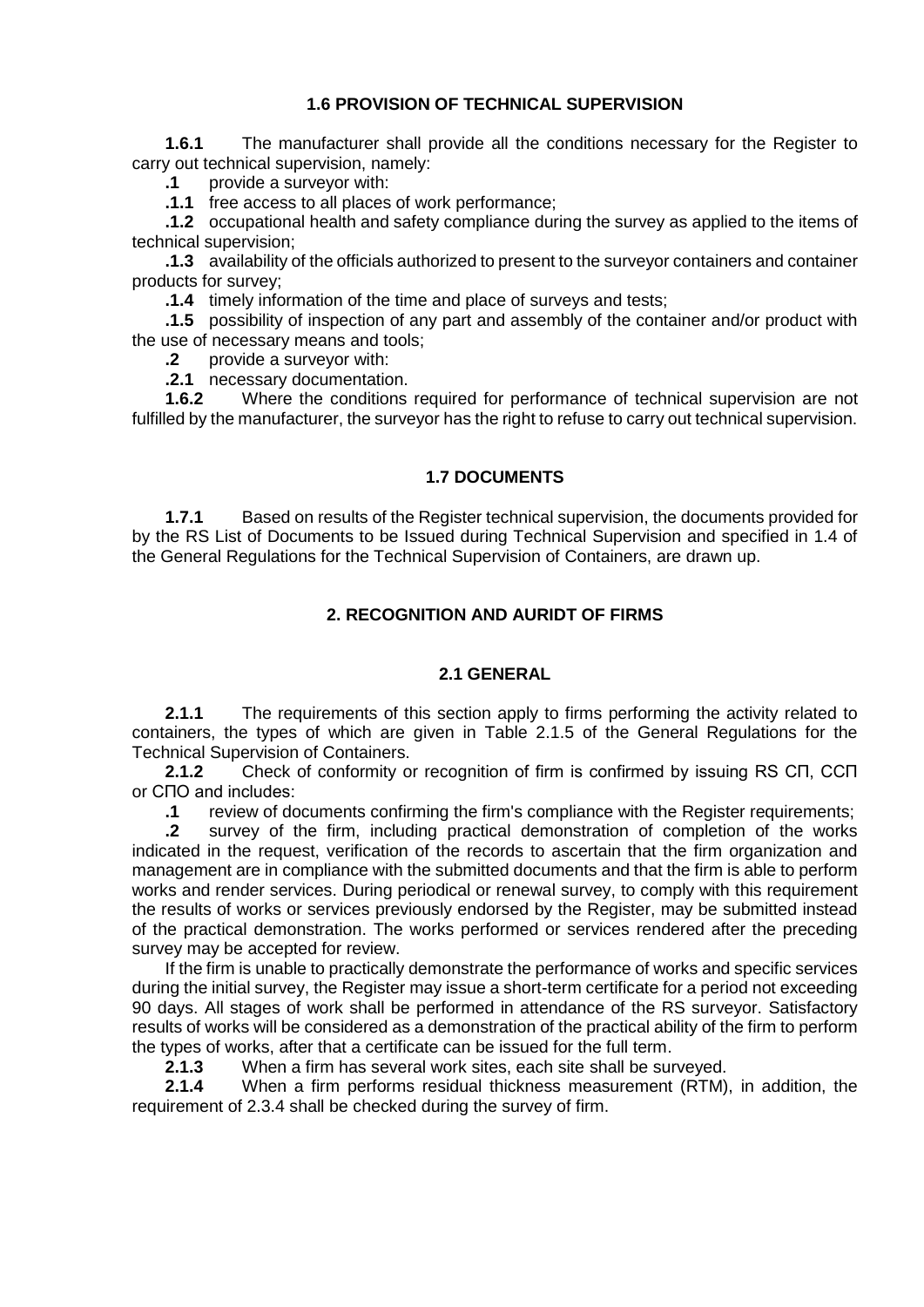## **2.2.1 Legal status.**

**2.2.1.1** Legal status of the manufacturer shall comply with the current legislation.

**2.2.1.2** The manufacturer shall have organizational structure and the Head Officer.<br>**2.2.2** Personnel.

## **2.2.2 Personnel.**

**2.2.2.1** Personnel of the firm shall have the appropriate vocational and special training, as well as qualification required to perform the activity in the area indicated.

**2.2.2.2** The firm shall have the regular staff of specialists. Where specialists of other firms are involved in work performance, the firm which personnel in involved in work performance shall have ССП or СП.

**2.2.2.3** The firm in responsible for provision of qualification and training of its personnel in compliance with the particular national, international or industrial standard. At the absence of such standards, a firm on its own shall establish the standards for training and qualification of its personnel in compliance with functions to be performed by each employee. The personnel shall also have pertinent experience and be acquainted with operation of any equipment that may be required.

## **2.2.3 Technique.**

**2.2.3.1** The firm shall have the following:

**.1** technique required for performing the activity in the declared area complying with the declared work based on its characteristics;

**.2** place for performing the declared work. Where the work is performed throughout the year, the conditions for performing the declared work shall be provided.

**2.2.3.2** The firm shall provide the maintenance of the equipment and facilities in compliance with their operating and maintenance documentation.

## **2.2.4 Measurement assurance.**

**2.2.4.1** The firm shall have and apply the necessary measurement assurance, namely:

**.1** measuring instruments checked (calibrated) in accordance with the established procedure (valid check-out documents);

**.2** testing equipment certified in accordance with the established procedure;

**2.2.4.2** The firm shall provide the maintenance of measuring and testing equipment in compliance with their operating and maintenance documentation.

## **2.2.5 Document files of the firm.**

**2.2.5.1** The firm shall have the valid normative and technical documents necessary to perform activity in the area indicated in the request, including:

**.1** list of activities performed (area of activity);

- **.2** operating and maintenance documentation of equipment;
- **.3** duty regulations;

**.4** documents on records keeping and archives maintenance.

## **2.2.6 Subcontractors.**

**2.2.6.1** Subcontractors recruited by the firm to perform the activity in the area indicated in the request shall fulfill the requirements of this section.

**2.2.6.2** The firm shall provide the audit of subcontractors' activity in the area indicated in the request.

**2.2.6.3** The firm shall have agreements with subcontractors in the area indicated in the request.

# **2.3 RECOGNITION AND AUDIT OF FIRMS**

## **2.3.1 General**

**2.3.1.1** Verification of a firm consists in confirming the ability of the firm to perform work in the declared area in compliance with the requirements of the RS Rules.

**2.3.1.2** The firm shall meet the requirements of 2.2 and the requirements of this Chapter.

**2.3.1.3** Recognition of the firm by the Register is confirmed by issuing ССП (Certificate of Firm Conformity) in accordance with 1.4 of the General Regulations for the Technical Supervision of Containers.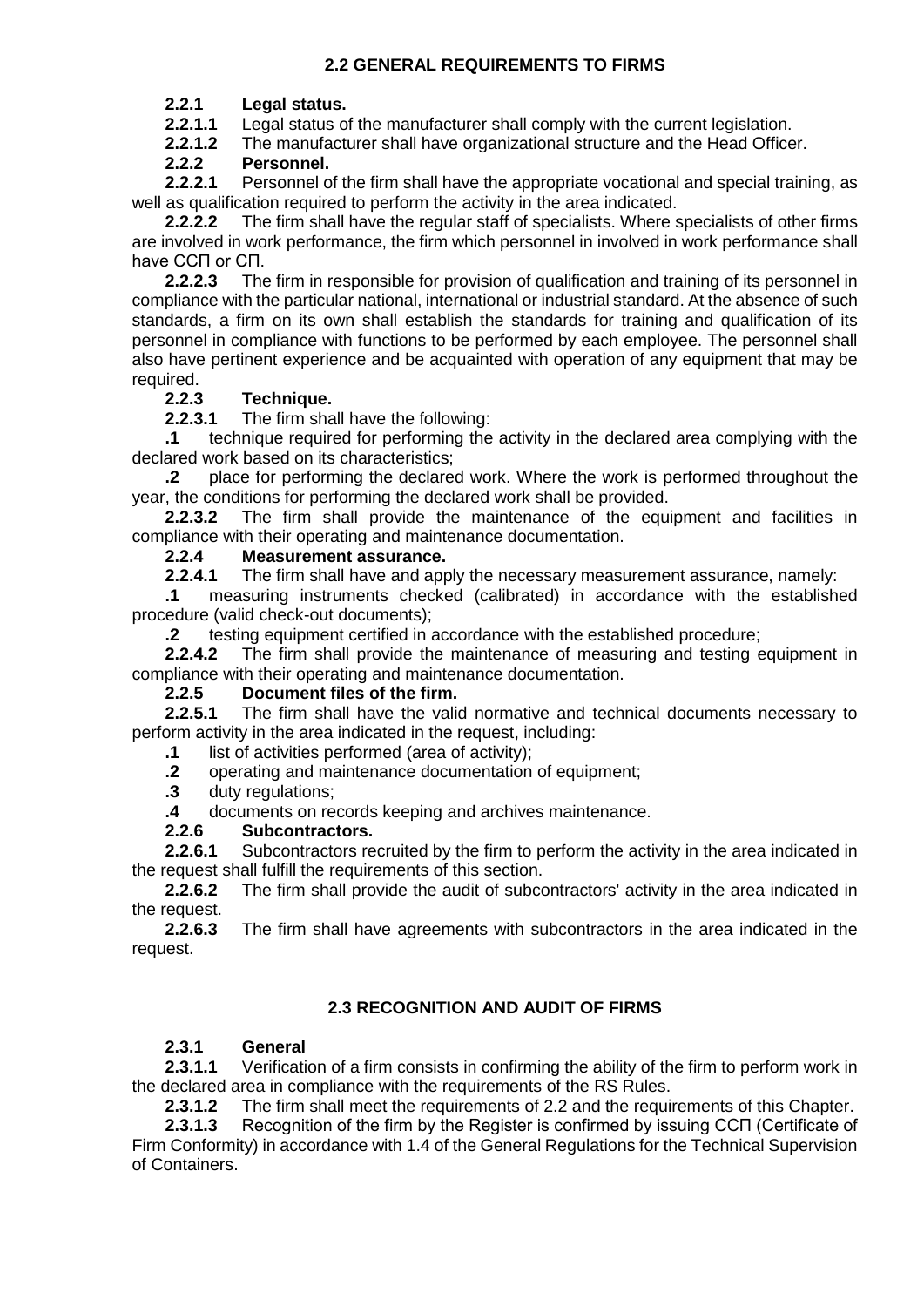## **2.3.2 Requirements**

**2.3.2.1** *Document files of the firm.*

**2.3.2.1.1** The firm shall have the valid normative and technical documents necessary to perform activity in the area indicated in the request, including the programs and testing procedures agreed with RS.

**2.3.3 Special requirements to firms performing repair and modernization of containers (codes 40000001, 40000002).**

**2.3.3.1** *Document files of the firm.*

**2.3.3.1.1** Container repair organizational chart implemented at the repair firm with indication of the location of test areas, production process monitoring, storage of materials, accessories, etc.;

**2.3.3.1.2** Welder Approval Test Certificates;

**2.3.3.1.3** Welding procedures;

**2.3.3.1.4** Documents for applicable welding consumables;

**2.3.3.1.5** Documents in accordance with 4.2.

**2.3.3.2** *The firm shall confirm that it undertakes to:*

**2.3.3.2.1** submit to the Register for inspection the containers under repair at various stages of repairing;

**2.3.3.2.2** agree with the Register any alterations in the technical documentation on repairs and in repairing procedures;

**2.3.3.2.3** fulfil the requirements of the RS Rules;

**2.3.3.2.4** submit certificates and relevant documents for accessories and materials used in repairing containers.

**2.3.4 Special requirements to firms performing residual thickness measurements of tank container shells (codes 40000001, 40000002, 40000006).**

**2.3.4.1** Specialists performing RTM shall undergo appropriate training and have valid certificates.

**2.3.4.2** RTM shall be performed on the basis of the relevant test procedures agreed by RS, taking into consideration the environmental conditions. Use shall be made of:

**.1** measuring instruments checked (calibrated) in accordance with the established procedure;

**.2** certified testing equipment.

**2.3.4.3** Technical facilities shall comply with the RTM procedures applicable at the firm.

**2.3.4.4** Reporting.

**2.3.4.4.1** RTM record shall contain:

**.1** name and address of the firm;

- **.2** identification of the report, e.g. report number;
- **.3** reference to the documents, in compliance with which the activity has been performed;
- **.4** description (name) of the item, in relation to which the activity has been performed;
- **.5** place where the activity has been performed;
- **.6** date when the activity has been performed;
- **.7** full name, position and signature of the person who approved the report;
- **.8** number of every page and the total number of pages in the report;
- **.9** designation: "Test Report" or "Conclusion";

**.10** test results with indication of units of measurements in accordance with the testing procedures;

**.11** indication that the test results are valid only for the products tested.

**2.3.4.4.2** Reports shall be stored in the firm for not less than 5 years under conditions of confidentiality. This requirement shall be specified in the firm documents.

## **2.4 RECOGNITION OF FIRMS**

## **2.4.1 General.**

**2.4.1.1** Verification of a firm with issuing СП (Recognition Certificate) consists of confirming the possibility and capability of the firm to perform work in the declared area under consistent quality and of adequate level in compliance with the requirements of the Rules.

On receipt of СП the scope of technical supervision where the attendance of the RS is mandatory shall be agreed between the firm and RS.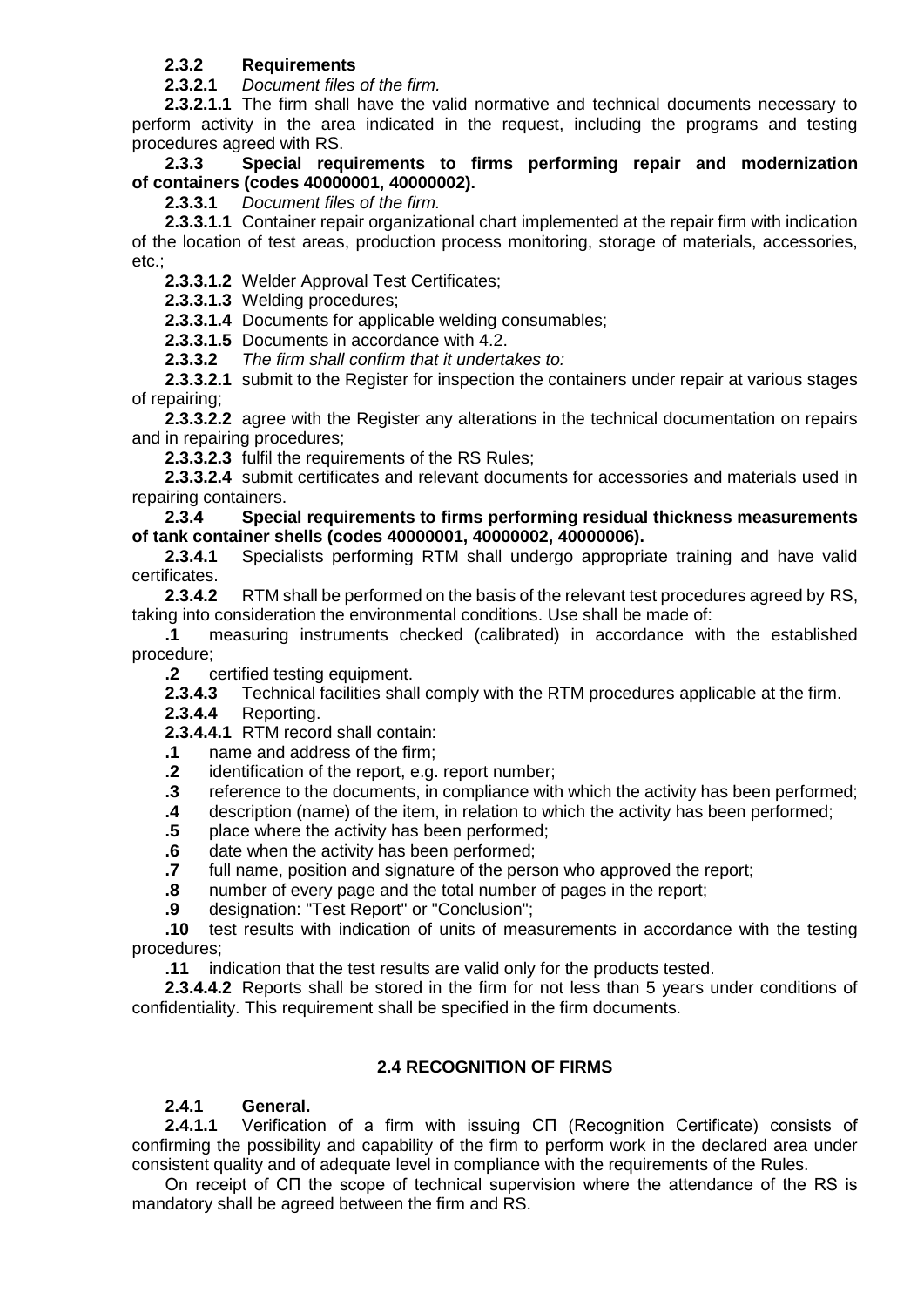N o t e. The RS surveyor shall be in attendance during the tightness and strength tests of tank containers.

**2.4.1.2** The recognition of the firm with issuing СПО in each particular case shall be determined by the RHO and consists of verification of the feasibility and ability of the firm to perform work on examination of containers, except for tank containers, in compliance with the criteria of safe container operation stated in these Rules.

**2.4.1.2** The firm shall meet the requirements stated in 2.3 and the requirements of this chapter.

**2.4.1.3** Recognition of the firm by the Register is confirmed by issuing Recognition Certificate (СП) or Recognition Certificate for the Firm Performing Freight Container Inspection (СПО) that is issued in accordance with 1.4 of the General Regulations for the Technical Supervision of Containers.

N o t e. For CI obtaining, the firm shall submit to the RS surveyor at least 10 tank container or 30 containers of other types with the positive results. For СПО obtaining, the firm submit to the RS surveyor at least 30 containers with positive results.

#### **2.4.2 Requirements.**

**2.4.2.3** *Checking and control.*

**2.4.2.3.1** The firm shall ensure control of all services rendered. An authorized supervisor shall have at least two years of work experience as a performer in the work area in respect of which the recognition is requested by the firm.

**2.4.2.3.2** The firm shall take measures on elimination and prevention of non-conformities and complaints against the firm activity in the area indicated in the request.

**2.4.2.4** *Technique.*

**2.4.2.4.1** A log of the applicable equipment shall be maintained and be available at the firm. Such a log shall contain the information on maintenance and the results of calibration and checkout.

**2.4.2.5** *Data control.*

**2.4.2.5.1** Where computers are used for collection, processing, recording, transfer, storage, measuring, assessment and control of data, the engineering capabilities (characteristics of software to be applied for the above purpose, shall be documented and confirmed by the firm. This requirement shall be met prior to using thereof and, where necessary, shall be repeatedly confirmed.

N o t e . Commercial software application (e.g. text editor, data bases and statistical software) being used with standard characteristics within the estimated field of application may be considered as sufficiently checked and requiring no further verification.

## **2.4.2.7** *Document files of the firm.*

**2.4.2.7.1** The firm shall have the valid normative and technical documents necessary to perform activity in the area indicated in the request, including:

**.1** brief description of the firm, e.g., organizational chart and management structure, as well as subsidiaries included in the recognition process.

- **.2** programs and procedures of testing;
- **.3** a list of assigned agents, subsidiaries and subcontractors;
- **.4** the firm experience in the particular field of services rendering;

**.5** a list (log) of the employees containing an information on the age, education received in educational institutions, occupational training and experience in respect of which the recognition is requested by the firm;

**.6** documents confirming approval/recognition from other organizations (where available);

- **.7** a log of the customer claims and corrective actions;
- **.8** the documents for recording the detected damage and defects shall be available.

**2.4.2.8** *Quality Management System.*

**2.4.2.8.1** The firm shall have a documented quality management system to cover at least the following:

- **.1** The Code of Ethics to conduct the relevant activity;
- **.2** maintenance of equipment;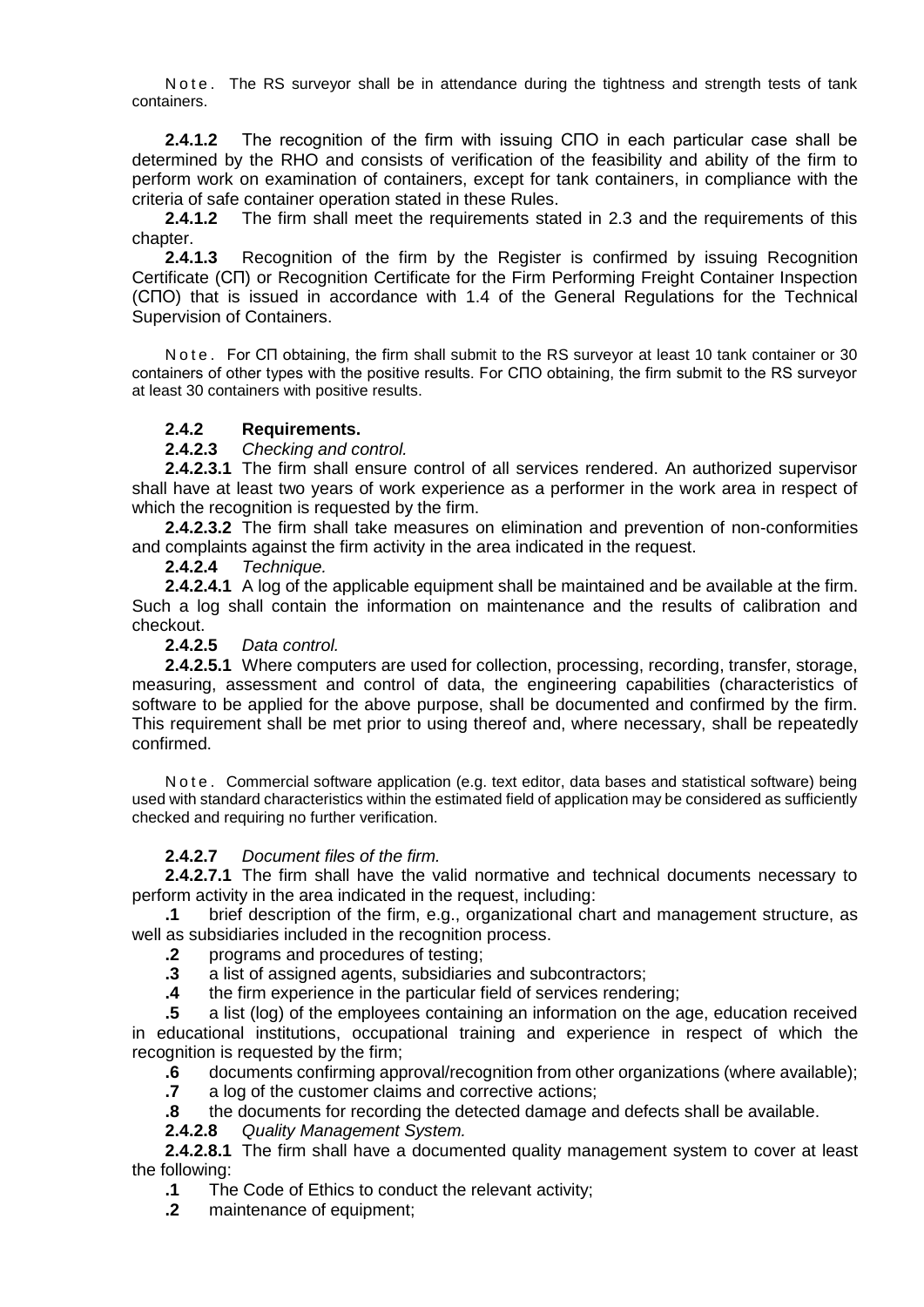- **.3** measurement assurance, checking (calibration) of measuring equipment;
- **.4** training programs of operators/technicians/surveyors;
- **.5** checking and control to ensure compliance of work results with working procedures;
- **.6** recording and reporting of information;
- **.7** quality management of subsidiaries, agents and subcontractors;
- **.8** job preparation;

**.9** corrective and preventive actions related to complaints;

**.10** periodical verification of procedures for working process, complaints, corrective actions as well as certificate issue, maintenance and management.

**2.4.2.8.2** A documented quality management system corresponding to the latest version of ISO series 9001 standard and incorporating the above requirements shall be deemed complying with the requirement of 2.4.2.8.

**2.4.2.9** *Reporting.*

**2.4.2.9.1** Form and content of reports in the area indicated in the request shall be acceptable for the Register and shall include:

**.1** name and address of the firm;

- **.2** identification of the report, e.g. report number;
- **.3** reference to the documents, in compliance with which the activity has been performed;

**.4** description (name) and identification of the item, in relation to which the activity has been performed;

- **.5** place where the activity has been performed;
- **.6** date when the activity has been performed;

**.7** information on deviations from the requirements of the documents, in compliance with which the activity has been performed;

- **.8** entry that the activity has been performed under the RS technical supervision;
- **.9** full name, position and signature of the person who approved the report;
- **.10** number of every page and the total number of pages in the report.

**2.4.2.9.2** Reports shall be stored in the firm for not less than 5 years under conditions of confidentiality. This requirement shall be specified in the firm documents.

## **2.4.2.10** *Subcontractors.*

**2.4.2.10.1** The firm shall information on agreements and covenants, where any part of the services rendered is subcontracted. Subcontractor presenting anything except for the equipment shall also meet the general requirements specified in 9.3.2.

**2.4.2.11** Information on alterations to the certified service operation system.

**2.4.2.11.1** In case where any alteration to the documented service rendering system of the supplier is made, such alteration shall be immediately reported to the Register. Re-audit may be required when deemed necessary by the Register.

## **2.4.3 Special requirements to firms performing repair and modernization of containers (codes 40000001, 40000002).**

**2.4.3.1** *Document files of the firm.*

**2.4.3.1.1** Container repair organizational chart implemented at the repair firm with indication of the location of test areas, production process monitoring, storage of materials, accessories, etc.

**2.4.3.1.2** Welder Approval Test Certificates.

**2.4.3.1.3** Welding procedures (for code 40000001).

**2.4.3.1.4** Documents for applicable welding consumables.

**2.4.3.1.5** Documents in accordance with 4.1.

**2.4.3.2** *The firm shall confirm that it undertakes to:*

**2.4.3.2.1** submit to the Register for inspection the containers under repair at various stages of repairing;

**2.4.3.2.2** agree with the Register any alterations in the technical documentation on repairs and in repairing procedures;

**2.4.3.2.3** fulfill CCC requirements for design of containers;

**2.4.3.2.4** submit certificates and relevant documents for accessories and materials used in repairing containers.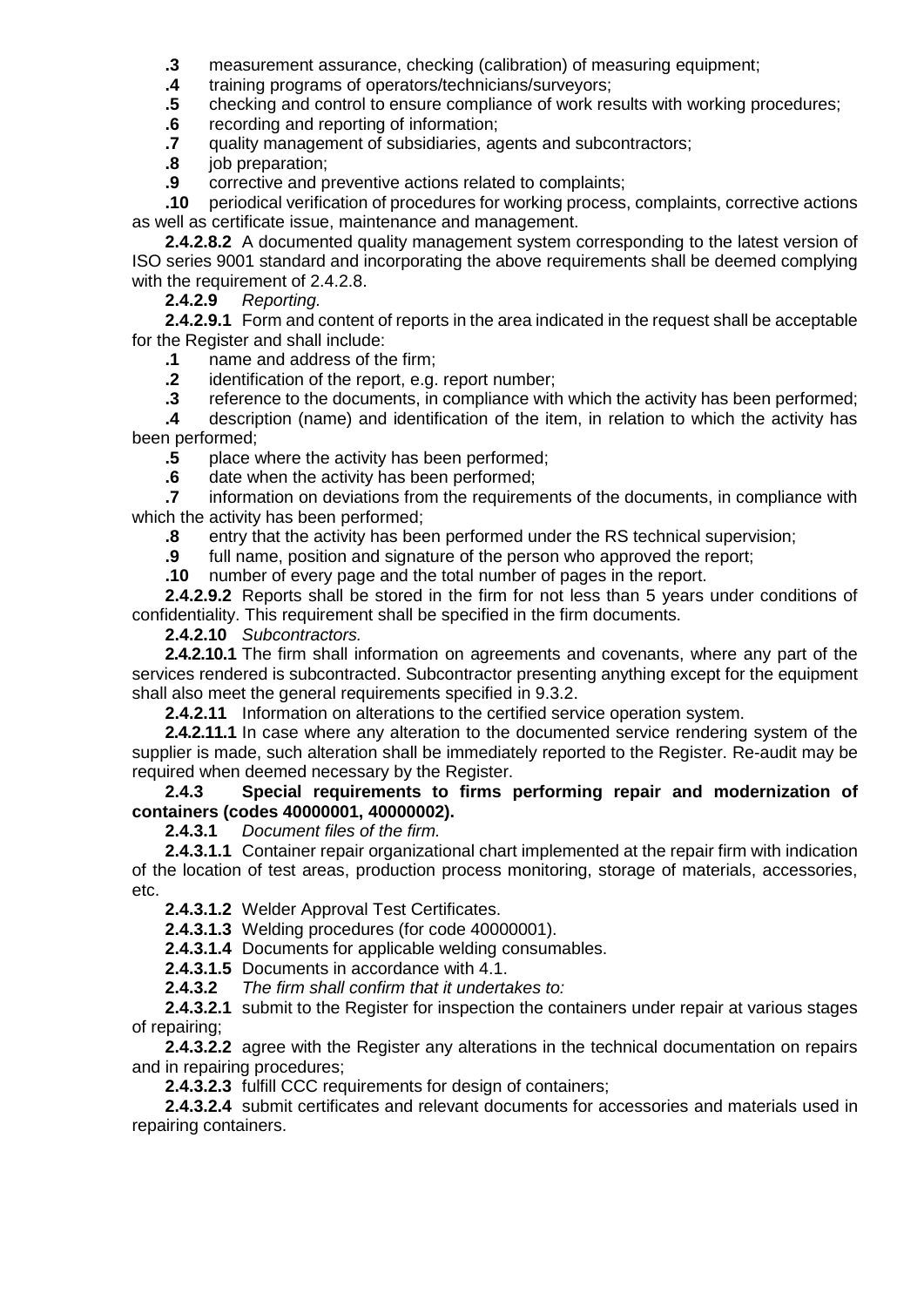#### **2.4.4 Special requirements to the firm performing freight container examination (except for tank containers) in service in compliance with the CSC requirements (code 40000004 MK).**

**2.4.4.1** *Legal status.*

**2.4.4.1.1** A firm that has the status of a legal entity during inspections of containers shall be independent of the parties interested in the results of inspections.

**2.4.4.1.2** The firm shall be responsible for the impartiality and objectivity of the containers inspection results.

**2.4.4.1.3** The firm shall be able to demonstrate that it is impartial and that neither the firm nor its personnel are under commercial or other pressure that could affect their technical solutions.

**2.4.4.2** *Personnel.*

**2.4.4.2.1** The firm's personnel performing the examination of containers shall have valid certificates to confirm completion of a theoretical training course on the subject "Freight containers, international and national requirements".

**2.4.4.2.2** Personnel performing container examinations shall have at least 1 year of practical experience in the area of recording or appraisal of freight container technical condition.

**2.4.4.3** *Document files of the firm.*

**2.4.4.3.1** The firm shall have valid regulatory and technical documents required for stated activities including:

**.1** documents which contain requirements for freight containers, CSC and the Register Rules included;

**.2** container examination procedure and deformation measurement methodology agreed with RS;

**.3** occupational safety documents for container inspection;

**2.4.4.4** *Reporting.*

**2.4.4.4.1** The form and contents of reports (container examination reports, damage description where necessary) shall comply with the requirements of the RS Rules and include at least the following:

**.1** container identification numbers and necessary data from statutory plates;

**.2** data on damage, wear and defects to be repaired;

**.3** conclusion on the opportunity for the RS certificate issue;

**.4** photos of the examined containers and their damage within the scope necessary to determine whether the container condition is in accordance with established requirements.

**2.4.4.4.2** Subject to observance of confidentiality provisions, the firm shall keep records (databases) of requests, numbers of the examined containers, issued examination and survey reports.

**2.4.4.4.3** The firm shall preserve copies of the issued reports for five years at least, which shall be specified in its documents.

## **2.5 RECOGNITION OF ORGANIZATIONS OR FIRMS OPERATING WITHIN IMO RESOLUTION MSC.380(94) TO COMMUNICATE THE VERIFIED GROSS MASS OF CONTAINERS**

## **2.5.1 General.**

**2.5.1.1** The requirements of this section apply to the organizations or firms acting in compliance with IMO resolution MSC.380(94) and engaged in weighing packed and sealed containers using Method 1 as well as shippers using Method 2 to communicate the verified gross mass of containers.

**2.5.1.2** Recognition of organizations or firms consists of the Register approval of the feasibility and ability of the firm or organization to perform the work with the consistent quality and at the appropriate level to determine the verified gross mass of containers using Method 1 and/or Method 2.

**2.5.1.3** The organizations and firms shall meet the requirements of 2.2 and the requirements of this chapter.

**2.5.1.4** Recognition of the firm by the Register is confirmed by issuing the СП (Recognition Certificate) in accordance with 1.4 of the General Regulations for the Technical Supervision of Containers.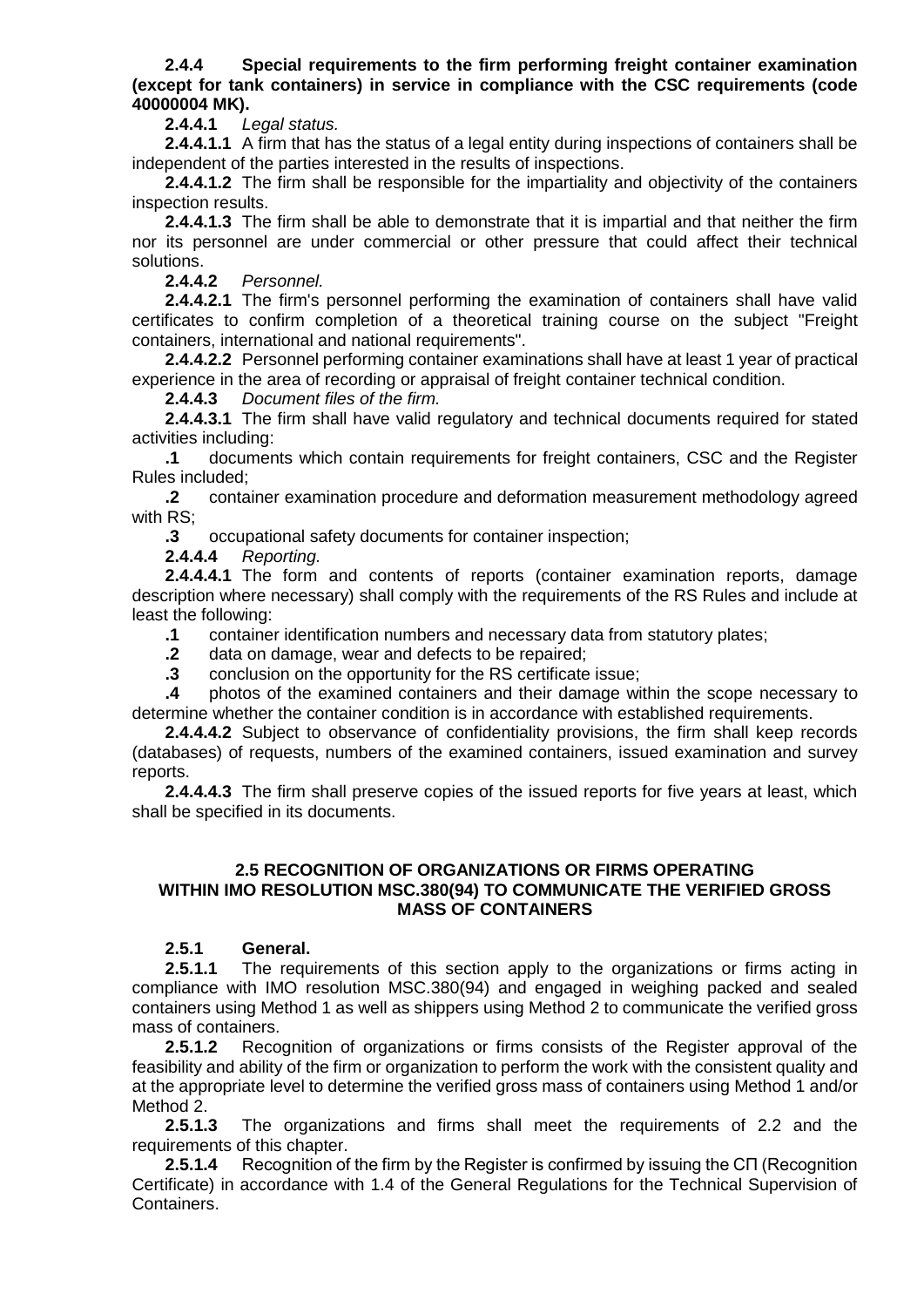## **2.5.2 Requirements.**

**2.5.2.1** *Files of documents* 

**2.5.2.1.1** For the firms performing the work on determination of the verified gross mass of containers using Method 1:

**.1** the procedure and method for container weighing;

**.2** a list of the equipment utilized for the containers weighing, the technical documentation (data sheet), information on the routine maintenance carried out, documents declaring the prescribed manner the equipment verification and calibration, the schedules of maintenance of equipment;

**.3** documents on the identification system and recording of the documents issued;

**.4** list of the trained personnel.

**2.5.2.1.2** For the firms performing the work on determination of the verified gross mass of containers using Method 2:

**.1** calculation procedure for gross mass of packed including cargo (cargoes), securing, separating and backing materials, etc., as well as their properties if they affect the mass, for example, humidity that shall be regarded by the calculation method;

**.2** the documented procedure for weighing method of cargo items and package, including pallets, separating and backing and other materials intended to load and secure, to be packed in the container, and adding tare mass of the container. In doing so, if the third party, besides the shipper, participates in communicating the verified gross mass of a container which has either performed packing of all the cargo items in the container, or a part of them, such party shall notify the cargo owner of the weighing location, claim responsibility for delivery of information on the weighed mass of cargo items; in this case, when loading a container, individual, original sealed packages that have the accurate mass of the packages and cargo items (including any other material such as packing material and refrigerants inside the packages) clearly and permanently marked on their surfaces, do not need to be weighed again when they are packed into the container;

**.3** a list of equipment used for weighting, including equipment used by a third party with presenting technical documentation (certificate), information on preventive maintenance made, documents confirming check-out and calibration of equipment, schedules of maintenance of equipment;<br>**4** d

**.4** documents on the identification system and recording of the documents issued.

**2.5.2.2** *Reporting.*

**2.5.2.2.1** Form and content of reports shall at least include the following:

- **.1** unique number and date of issue;
- **.2** applicant's name and address (shipper);
- **.3** place and date of weighing;
- **.4** weighing means and information on its calibration;
- **.5** identification number of a container;
- **.6** weighing procedure;
- **.7** value of the verified gross mass of each container;

**.8** declaration confirming that the gross mass of a container(s) has been approved in compliance with SOLAS (refer to IMO resolution MSC.380(94) of 21 November 2014);

**.9** performer's full name and signature.

Names of a record's fields shall be both in Russian and in English.

**2.5.2.2.2** Under conditions of confidentiality, the organization or firm shall keep records (database) of the requests and issued documents.

**2.5.2.2.3** The organizations or firms shall keep copies of the issued reports for at least six months, which shall be established in the documents of the organization or firm.

**2.5.2.3** *Checking and control.*

**2.5.2.3.1** The organizations or firms shall check the compliance of the activity in the declared area with the requirements established in the documentation, as well as the compliance of the RS-agreed procedures and methods during the work performance.

**2.5.2.3.2** The organizations and firms shall take measures on elimination and prevention of nonconformities and claims against the organization and firm's activity in the declared area.

**2.5.2.4** Organizations or firms shall confirm that they:

**.1** bear responsibility for the correctness of procedure application and the obtained value of the verified gross mass;

**.2** carries out the container weighing to comply with CSC;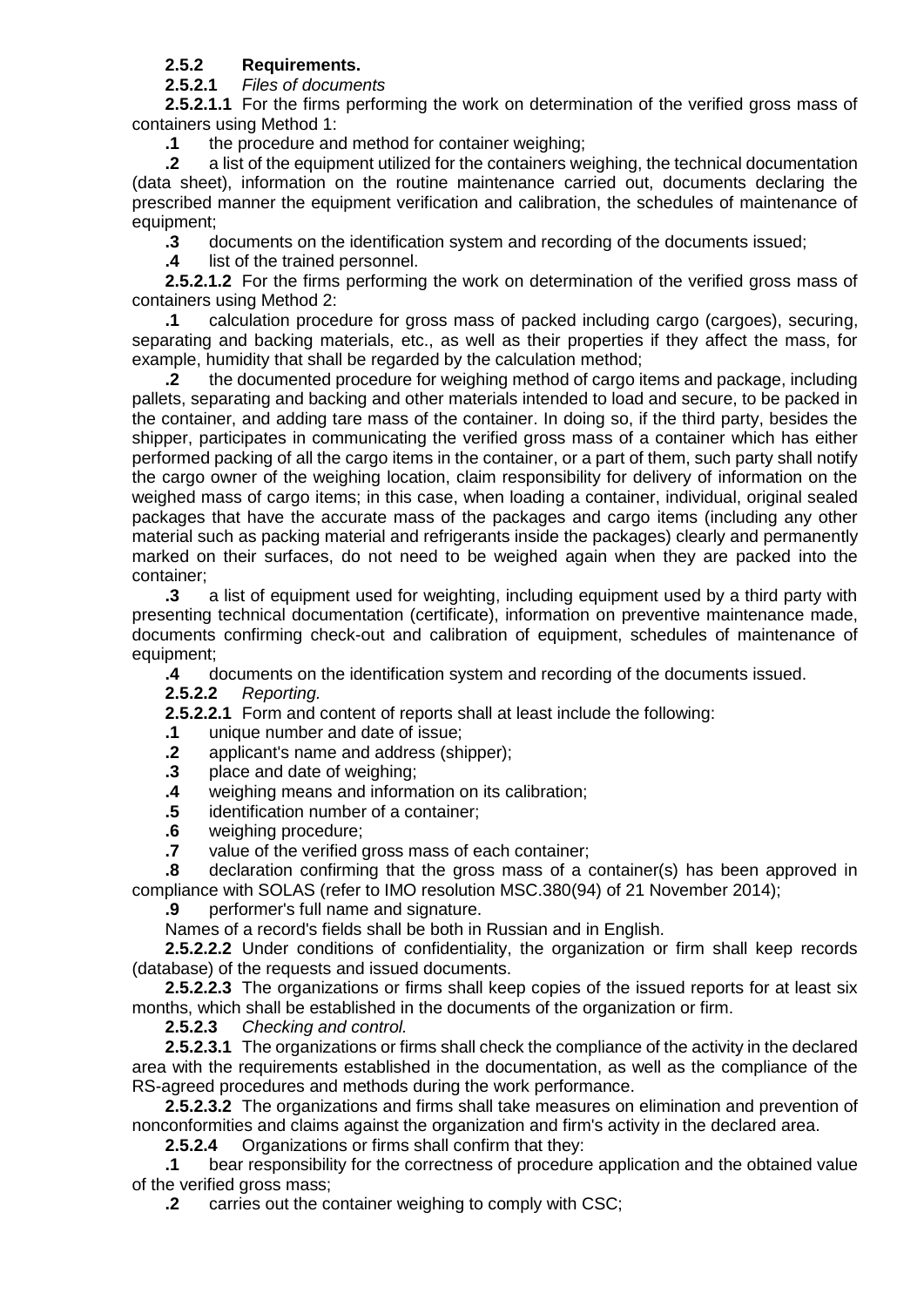**.3** will agree with RS introducing of any amendments to the RS-approved documents.

## **3 PERIODICAL SURVEYS**

## **3.1 GENERAL**

**3.1.1** The responsibility for submission of containers for surveys within the prescribed terms and in the stipulated cases, presentation of necessary documents, as well as testing, gauging and inspecting for defects tests with the owner of containers.

**3.1.2** The CSC gives the owners of container power to choose survey procedures:

**.1** submission of containers to survey with a period of time, refer to 3.2;

**.2** submission of containers for survey in accordance with approved ACEP program, refer to 3.3.

**3.1.3** The responsibility for maintaining containers in proper condition for safe operation thereof rests with the owner of containers.

**3.1.4** At time intervals between prescribed surveys the owner shall ensure the necessary checks and examinations to reveal possible defects and faults, availability of marking of the containers and its compliance with the requirements of CSC, IMDG Code and the requirements of the Rules for the Manufacture of Containers.

**3.1.5** If an approved container has ceased to comply with the CSC provisions and the requirements of the Rules for the Manufacture of Containers due to structural or manufacturing defects revealed during service, and such occurrence is observed on a considerable number of containers out of the approved series, the Register may cancel the documents issued.

**3.1.6** In case of loss of a CSC and/or CCC Plate, approval of an individual container for further service is subject to special consideration by the Register in each particular case.

#### **3.2 SURVEY OF CONTAINERS**

**3.2.1** The Register performs:

**.1** first special survey — not later than 60 months (5 years) from the date of a container manufacture.

N o t e . 1. Date (month, year) prior to it is necessary to carry out the first survey is indicated on CSC Table affixed to container upon manufacture thereof.

2. For tank containers for transportation of dangerous cargo the first periodical survey shall be carried out within the period specified in 3.4;

**.2** further periodical surveys — with an interval not exceeding 30 months (2,5 years).

N o t e . Date (month, year) prior to which a periodical survey shall be conducted is indicated on CSC Table;

**.3** occasional surveys to be held on application from owners of the containers or other organizations concerned.

**3.2.2** Special surveys of the containers include:

**.1** external examination including examination of the roof, base and internal volume of an empty container as well as examination of marking.

N o t e . If permissible load during the container stacking is less than 192000 kg of the force when testing for transverse racking is less than 150 kN, the marking of container type and size of container shall be applied/changed in compliance with ISO 6346;

**.2** examination with provisions of access for examination, opening-up or dismantling of machinery (units), thermal insulation etc. at the discretion of the Register surveyor, depending on technical condition of the container;

**.3** tests and inspections at the discretion of the Register inspector, depending on technical condition of the container.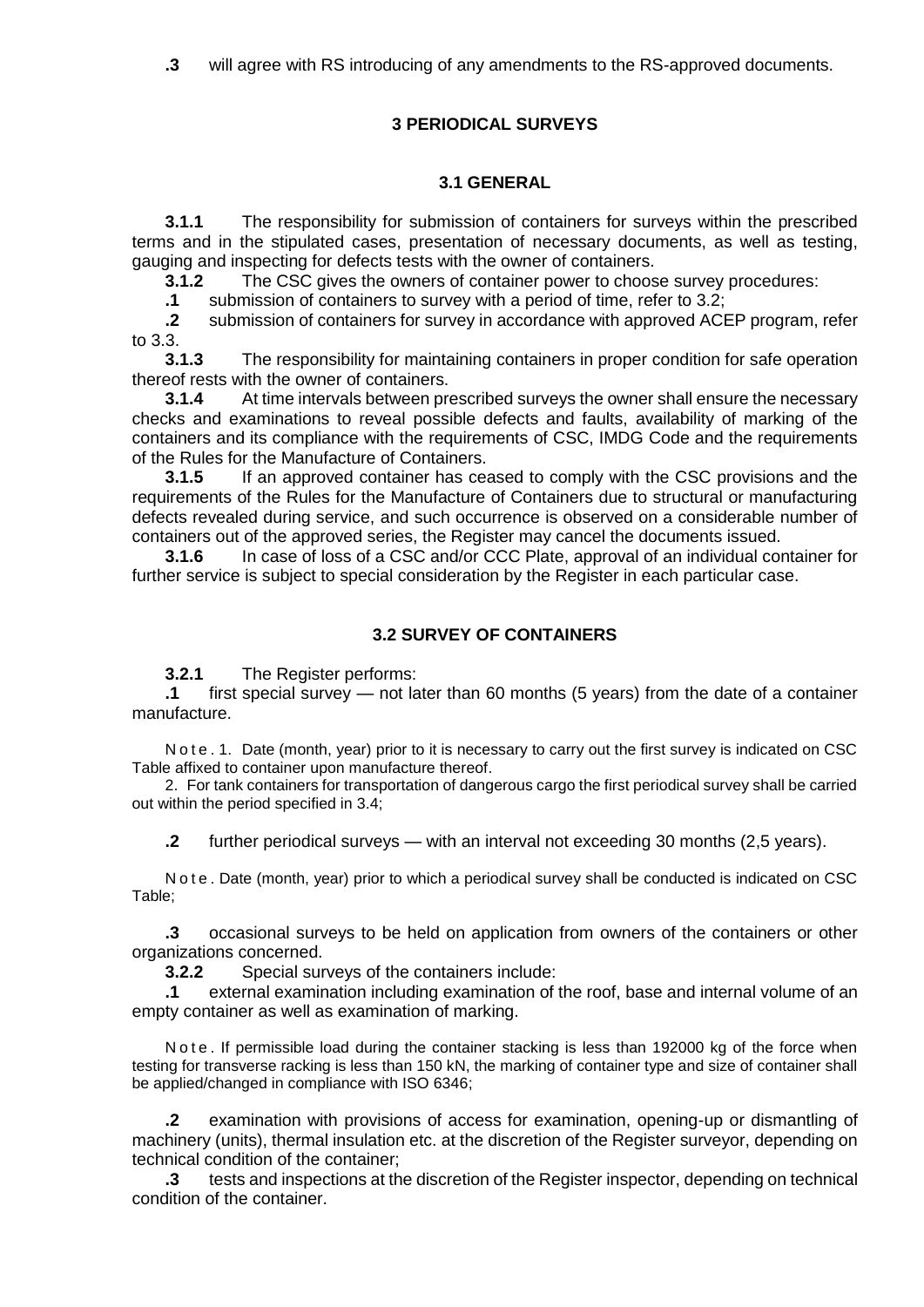## **3.3 CONTINUOUS SURVEY PROGRAM (ACEP)**

**3.3.1** Containers shall be surveyed under ACEP by means of:

**.1** complete surveys which constitute surveys carried out upon major repair, updating, modification or taking on/off lease;

**.2** examinations in service, which are considered as re-inspections performed with the aim to reveal any damage or wear which can necessitate corrective measures.

**3.3.2** The containers, examination of which shall be made under ACEP, shall be subjected to complete survey in cases specified in 3.3.1.1, but at any case not less than once every 30 months.

**3.3.3** The ACEP Program to be submitted to Register Head Office for approval, shall contain the following information:

**.1** number of containers included in the program;

**.2** numbers of Approval Certificates according to CSC provisions for each type of container design;

**.3** information on technical characteristics of container models included in the program;

**.4** a system for recording and updating the identification numbers of all containers included in the program;

**.5** conditions and procedure for adding containers into an already approved program;

**.6** methods, scope and criteria of the condition assessment being used during the container survey;

**.7** qualifications of the personnel authorized to carry out surveys;

**.8** the nature and periodicity of inspections;

**.9** terms of surveys and measures to ensure container surveys at least once per 30 months (2,5 years);

**.10** information on control system of the survey terms;

**.11** measures that shall be taken by the owners in respect of containers which cease to comply with the CSC requirements and the requirements of the Rules;

**.12** system of keeping records and documents that shall capture:

**.12.1** the owner's unique serial number of the container;

**.12.2** the date of the container manufacture;

**.12.3** the date on which the survey was carried out;

**.12.4** a competent person who carried out the survey;

**.12.5** the name of the organizations and firms where the container survey and/or technical maintenance (repair) will be carried out;

**.13** the survey results.

**3.3.4** If satisfied with the results of consideration of the submitted ACEP Program, the Register shall notify the owner and other concerned parties on the approval of the Program.

**3.3.5** A sign containing letters with the name of country and the number of approved ACEP program shall be marked on the CSC Plate or in immediate proximity thereof to indicate that the container is operated in conformity with the RS-approved program.

**3.3.6** The approval of ACEP program is valid for not more than 10 years. The program shall be confirmed at least once per 30 months (2.5 years).

**3.3.7** ACEP program does not cover tank containers.

## **3.4 SURVEY OF TANK CONTAINERS**

## **3.4.1 General**

**3.4.1.1** The scope and frequency of surveys of tank containers shall comply with the requirements of Table 3.4.1.1.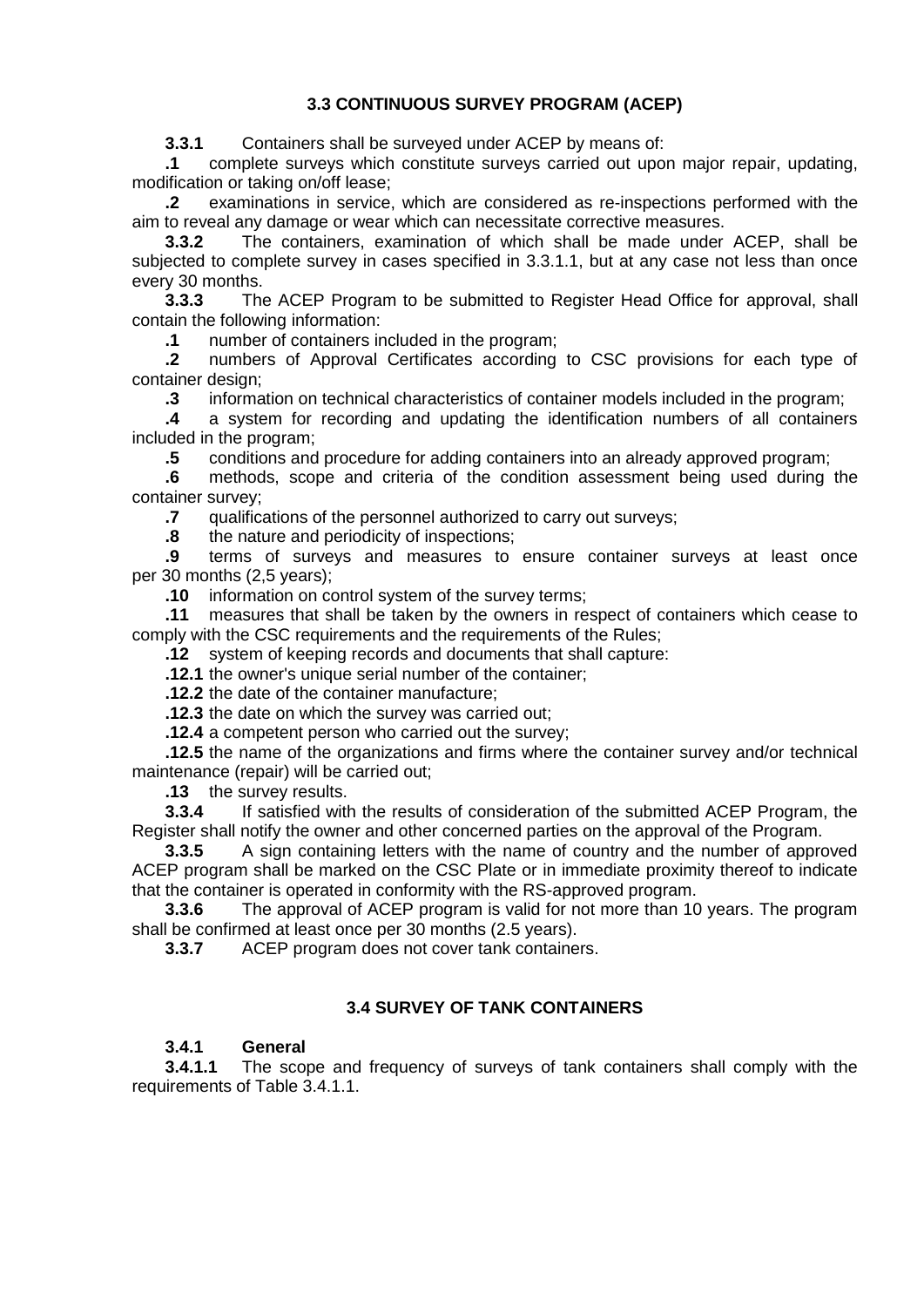**The scope and frequency of tank container surveys**

|                                                                             |                                    | Tests/survev                                                                  |                                                                                         |                        |                       |
|-----------------------------------------------------------------------------|------------------------------------|-------------------------------------------------------------------------------|-----------------------------------------------------------------------------------------|------------------------|-----------------------|
| Interval                                                                    | <b>RS</b><br><b>Rules</b><br>paras | <b>Visual</b><br>examination<br>of tank<br>container,<br>including a<br>shell | Visual examination,<br>testing, functional test<br>of service equipment<br>and fittings | <b>Tightness tests</b> | <b>Strength tests</b> |
| Special, with an<br>interval of 30<br>months<br>$(2.5 \text{ years})^{1,2}$ | 3.4.2                              | +                                                                             | $\ddot{}$                                                                               | $\pm$                  |                       |
| Special, with an<br>interval of 60<br>months<br>$(5 \text{ years})^2$       | 3.4.3                              | +                                                                             | $\ddot{}$                                                                               | +                      | $+$ <sup>3</sup>      |
| After repair or<br>modernization                                            | $3.4.2$ and<br>3.4.3               | +                                                                             | Up to discretion of RS surveyor based on the damage degree                              |                        |                       |

Where the term of the scheduled survey exceeds 3 months from the prescribed date, a survey in the scope of 5 years shall be conducted.

Where a survey is conducted at an early date, the date of the next special survey shall be changed.

<sup>3</sup> For tank containers UN T75 strength tests of shell is not required.

N o t e . It is permitted to conduct occasional surveys in compliance with the requirements of paras 6.7.2.19.7, 6.7.3.15.7 and 6.7.4.14.7 of the IMDG Code.

**3.4.1.2** Tank container shall not be filled and submitted for carriage upon expiration of the last 5-year or 2,5-year periodical survey and testing in compliance with the requirements of the IMDG Code and Table 3.4.1.1.

However, tank container being filled prior to the expiry date of the last periodical survey and testing may be transported during a period no exceeding three months upon expiry date of the last periodical survey or survey. Moreover, tank container may be transported upon expiry of the last periodical testing and survey:

**.1** after emptying but prior to cleaning for the purposes of conducting the next required testing and survey prior to the re-filling; as well as

**.2** where not otherwise approved by a competent body, for the period not exceeding six months upon expiry of the last periodical testing or survey in order to permit transportation of dangerous goods for proper utilization or upcycling. A reference to this permit shall be indicated in a shipping document.

Except for the cases provided by this para, tank containers, for which the dates of the scheduled 5-year or 2,5-year survey are missed, may be filled and permitted to transportation only in case of conducting a survey in a 5-year scope.

**3.4.1.3** Periodical surveys of tank containers shall be performed on RS-inspected or recognized firms the requirements for which are specified in Section 2.

The possibility of conducting periodical survey of tank container at the firms uninspected or unrecognized firms shall be determined by RS in each particular case.

**3.4.1.4** Tank containers prepared for survey by the RS surveyor shall be cleaned from inside, degassed and ventilated, as well as decontaminated and cleaned from the residues of previously transported goods from the outside (fitting compartment and shutoff safety valves).

Prior to the survey, a documents issued by a cleaning station, as well as a valid document on gas analysis in the shell, containing a conclusion on the possibility of conducting work inside the shell signed by a specialist who performed air analysis, shall be submitted to the surveyor.

Testing of tank containers shall be performed in compliance with the RS-approved program and testing procedure.

**3.4.1.5** Criteria of safe operation of containers set forth in 4.3.5 and 4.3.6 are minimum ones for periodical surveys.

#### **3.4.2 Surveys every 30 months (2,5 years) shall include the following.**

**3.4.2.1** Assessment of technical conditions all bearing structural elements of tank container (fittings, side rails and cross-members, corner posts, elements attaching a shell to a framework), as well as welding joints.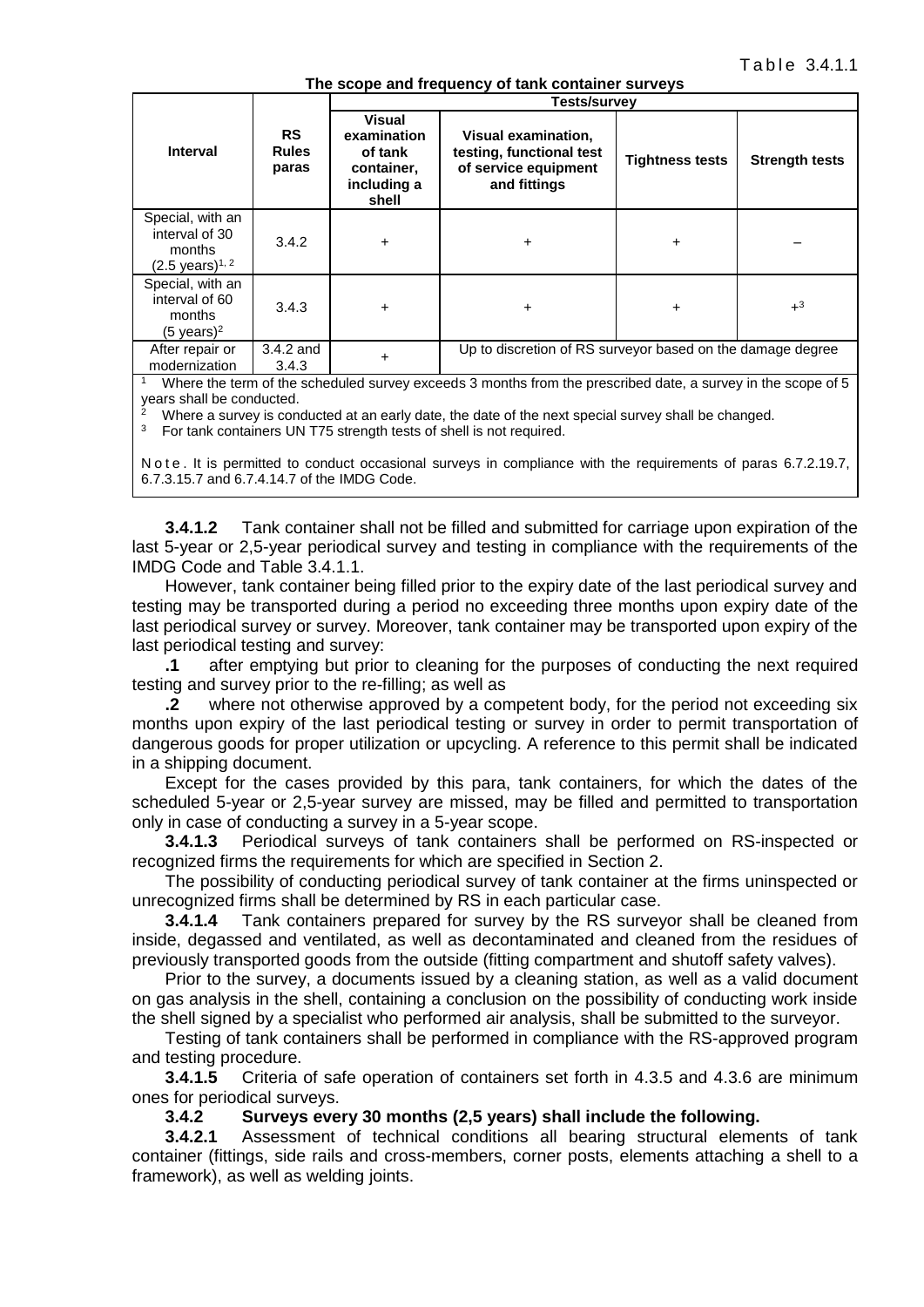In particular cases, depending on technical condition pf tank container, RS may require to perform non-destructive testing of weld agreed with RS.

N o t e . The requirements to non-destructive testing of welds are specified in 5.10 of the Rules for the Manufacture of Containers.

#### **3.4.2.2** Assessment of technical condition of shell.

- **.1** Where the following is detected:
- **.1.1** cuts, cracks, shears or;
- **.1.2** dents and bends over 10 mm in depth or;
- **.1.3** sharp dents or;
- **.1.4** scores, improper grinding in excess of 0,1 mm, tool marks or;
- **.1.5** grinding by tools with a coarse grit below 120 or;

**.1.6** improper repair or any other damage and/or defects, including corrosion which could make tank container unsafe for transportation, a shell of tank container shall be checked for residual thickness and/or be subject to non-destructive testing.

**.2** Where during an examination a corrosion of shell material is detected, the nature and dimensions of which may result in reduction of the shell wall below the minimum value required by the design of tank container, RS may require to perform a check of residual thickness.

When the detected corrosion results in reduction of the shell wall below the minimum value required by the design of tank container, the renewal shall be performed. The repair scope and technology shall be agreed with RS.

Tank containers aged over 20 years shall be subjected to RTM inspection at least once in 5 years.

**.3** It is permitted to perform RTM with the involvement of test laboratories, which scope of accreditation allows to perform such work or the personnel of the firm where the survey is conducted, when the compliance with the requirements of 2.3.4 is confirmed.

**.4** RS may require to perform non-destructive testing of the shell welds depending on their condition, as well as a type and nature of damage, by a method and in the scope agreed with RS.

**.5** RS may require partial or complete dismantling of tank container jackets and insulating material of tank container (except for tank containers UN T75) in case any doubts of possible damage of the shell arise during an external or internal examination.

**.6** A jacket and insulating material of tank containers UN T75, which are designed with insulation but without vacuum, shall be dismounted within the limits required for reliable estimate of the shell condition.

**3.4.2.3** Assessment of lining, where available, shall be made in compliance with the criteria established by the firm (manufacturer).

**3.4.2.4** Assessment of condition of running boards and stairs.

Running boards shall be in a satisfactory condition and shall ensure the possibility to perform inspection and tests.

**3.4.2.5** Assessment of technical condition and completeness of installed service equipment, fittings, devices for producing and maintaining of pressure and temperature, meanwhile:

**.1** all stop valves and vents shall be checked for operability. In case of any doubts about proper functioning of any equipment, it shall be dismantled and checked;

**.2** all safety valves shall be dismantled and inspected. The safety valve turn-on pressure shall be inspected for compliance with the value specified on valve marking keeping due note of pressure required by the international and national normative documents, as well as 2.3.2.2 and 2.3.3.2 , Part IV "Tank containers" of the Rules for the Manufacture of Containers;

**.3** the frangible disks shall be visually inspected for integrity, availability of marking and compliance of the breakdown pressure specified on a tag to the pressure required in accordance with 2.3.2.6, Part IV "Tank Containers" of the Rules for the Manufacture of Containers, as well as the international and national normative documents. Membranes without labels or non-legible information on them shall be replaced.

In case of reasonable doubts in the integrity, the membranes shall be bench-tested with the pressure of 0,5 of the container working pressure;

**.4** replaceable instrumentation shall be verified and have valid documents and marking.

A manometer for monitoring (indication) of integrity of a membrane placed in series with safety valves is an exception;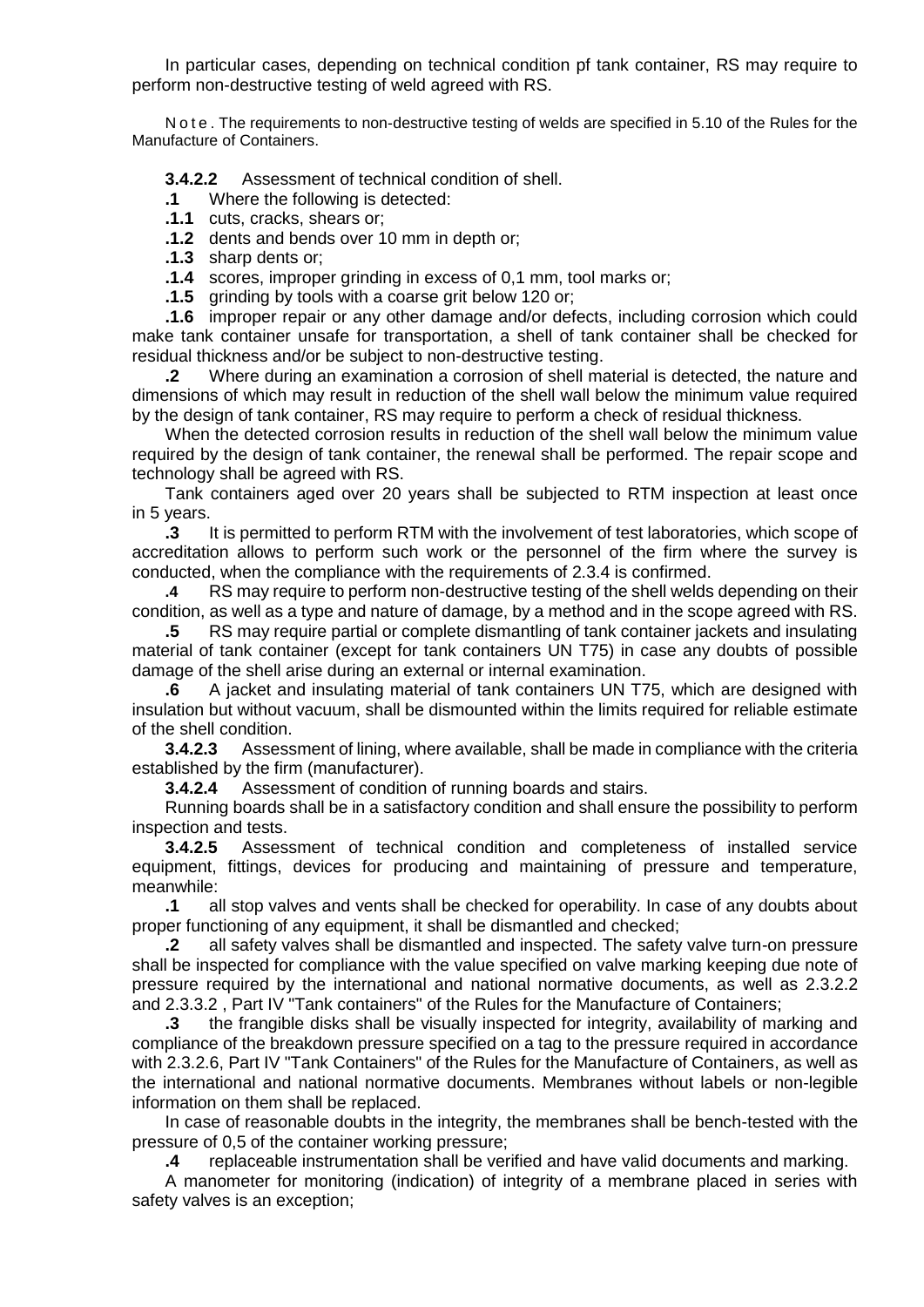**.5** All lacking or loose bolts or nuts in any flange connection or on blind flanged shall be installed and tightened;

**.6** Remote closing arrangements of locking valves and self-closing check valves shall be tested in operation for checking their working order.

**3.4.2.6** Conducting of leakproofness tests in accordance with 3.7.8, Part IV "Tank Containers" of the Rules for the Manufacture of Containers, without removal of insulation and protective coating;<br>3.4.2.7 Insp

**3.4.2.7** Inspection of marking:

**.1** check of availability of all required plates, correctness and readability of notes thereon.

N o t e . Tables: CSC with the tank data and CCC, in case of their loss, shall be renewed with regard the applicable requirements of Section. 4, Part I "General", 4.3, Part IV "Tank containers" of the Rules for the Manufacture of Containers and 3.1 of the Rules for the Approval of Containers for the Transport of Goods under Customs Seals;

**.2** check of compliance of tank container marking with the requirements of Section 4, Part IV "Tank containers" of the Rules for the Manufacture of Container, as well as the requirements of 3.3.2.1;

**.3** in case of satisfactory survey results, the plates shall be marked in compliance with Section 5.

#### **3.4.3 Surveys every 60 months (5 years) shall include the following.**

**3.4.3.1** Assessment of technical supervision of tank container and its fittings in compliance with 3.4.2.1 - 3.4.2.5.

**3.4.3.2** Conducting of a shell strength tests (except for UN T75 tank container) by the pressure indicated on the nameplate with tank data, without removing insulation and protective coatings, in compliance with 3.7.4, Part IV "Tank containers" of the Rules for the Manufacture of Containers, without removing insulation and protective coatings;

conducting of cooling and heating systems (where available) in compliance with 3.7.9, Part IV "Tank containers" of the Rules for the Manufacture of Containers, without removing insulation and protective coatings.

**3.4.3.2.1** Prior to hydraulic test of a tank the safety and vacuum valves shall be removed and replaced by hermetic plugs of the relevant design and strength. For the purposes of strength tests, a manhole gasket may be replaced by a rubber one. A tank shall remain under pressure for at least 30 min.

**3.4.3.2.2** Upon agreement with RS, it is permissible to replace hydraulic tests of the tank by other testing methods according to the Register approved test program.

**3.4.3.2.3** Absence of a leak and pressure drop in a tank, its fittings and refrigerating or heating systems (where available) shall be checked during the test.

**3.4.3.3** Conducting of leakproofness tests based on the satisfactory results of strength test of the tank in accordance with 3.4.2.6.

Prior to the leakproofness test, the sealings of material required for operation shall be fitted to all connections between the tank and equipment.

**3.4.3.4** Check of marking in compliance with 3.4.2.7.

## **3.5 SURVEY OF TANK CONTAINERS WITH FIBER-REINFORCED PLASTICS**

## **3.5.1 General**

**3.5.1.1** General requirements for conducting of survey of tank containers with fibrereinforced materials (FRP) are stated in 3.4.1.

**3.5.1.2** Requirements and definitions of Part VIII "Tank Containers with Fiber-Reinforced Plastics (FRP) Shell" of the Rules for the Manufacture of Containers and the requirements of 3.4 of these Rules shall apply to tank containers with FRP shell.

**3.5.2 Survey every 2.5 years shall include еру the following.**

**3.5.2.1** The extent of survey of tank containers with FRP shell, besides the requirements specified in 3.4.2 (except for Notes 2 and 3 to 3.4.2.2.1), shall include the following:

**.1** survey of tank with FRP shell:

**.1.1** technical condition of FRP shell shall be determined as per the procedures approved by the Register;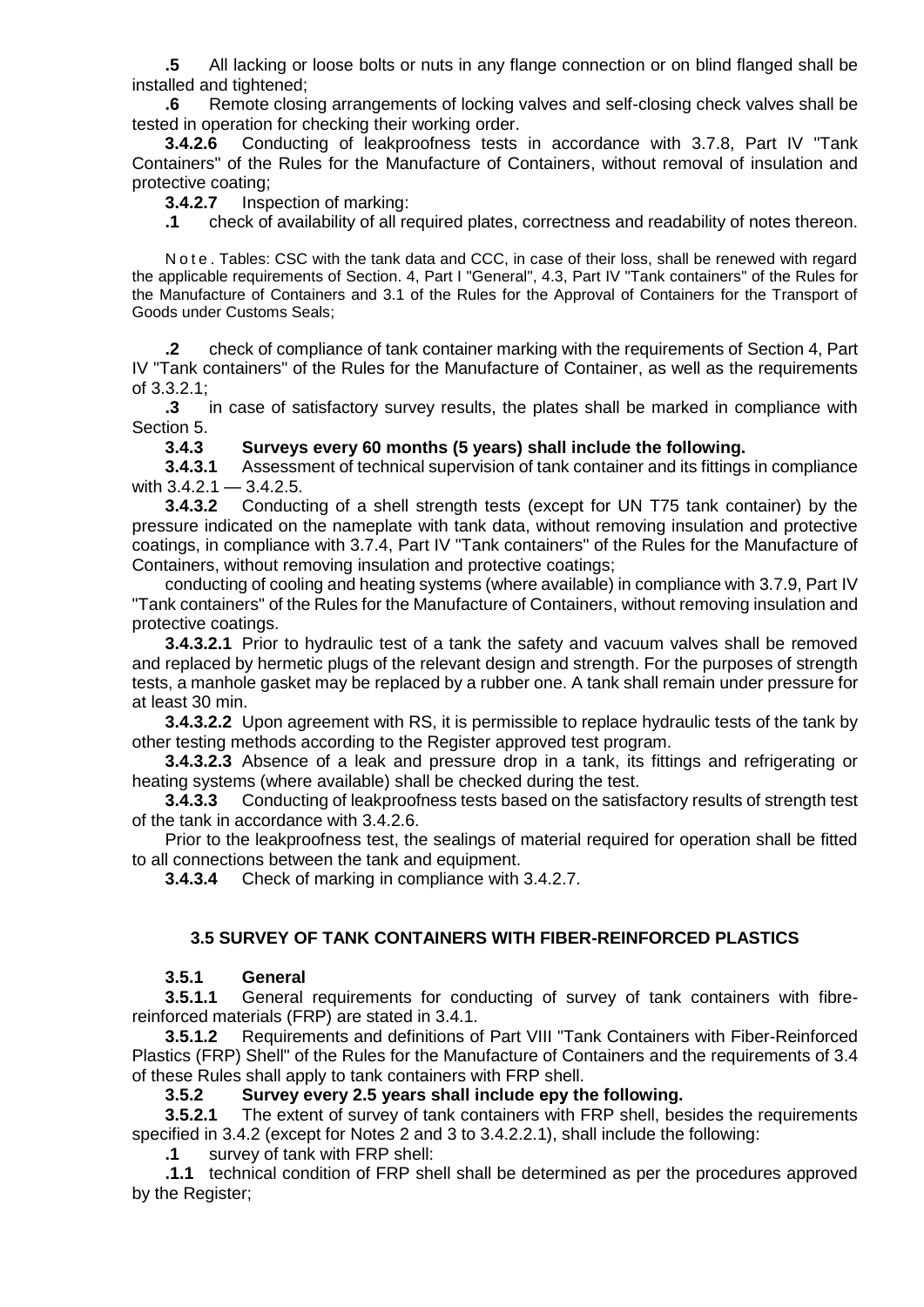**.1.2** determining of the technical condition of FRP shell shall include checking of the condition of a chemically resistant layer, structural layer, and fireproof coating for compliance with the criteria specified in Table 3.5.2.1;

Table 3.4.2.1

|              | List of possible operational damages of FitT shell          |                                                                 |  |  |  |  |
|--------------|-------------------------------------------------------------|-----------------------------------------------------------------|--|--|--|--|
| Item         | <b>Type of damages</b>                                      | <b>Criterion</b>                                                |  |  |  |  |
| No.          |                                                             |                                                                 |  |  |  |  |
|              | <b>Chemically resistant layer</b>                           |                                                                 |  |  |  |  |
| 1            | Non-through thickness cracks on the chemically              | Max. 0.5 mm in depth;                                           |  |  |  |  |
|              | resistant layer surface                                     | max. 0.05 mm in width;                                          |  |  |  |  |
|              |                                                             | max. 100 mm in length;                                          |  |  |  |  |
|              |                                                             | total length max. 1 m                                           |  |  |  |  |
| $\mathbf{2}$ | Non-through thickness cracks on a chemically resistant      | Not allowed                                                     |  |  |  |  |
|              | layer in the area of jointing of cylindrical part and heads |                                                                 |  |  |  |  |
| 3            | Through cracks on chemically resistant layer                | Not allowed                                                     |  |  |  |  |
| 4            | Hairlike cracks                                             | Allowed                                                         |  |  |  |  |
| 5            | Change of color tones of chemically resistant layer         | Allowed                                                         |  |  |  |  |
|              | <b>Fireproof coating</b>                                    |                                                                 |  |  |  |  |
| 6            | Non-integrity of fireproof coating                          | Baring of structural layer on the area max. 100 cm <sup>2</sup> |  |  |  |  |
| 7            | Blistering of fireproof coating                             | Not more than 500 cm <sup>2</sup> (without baring of structural |  |  |  |  |
|              |                                                             | layers)                                                         |  |  |  |  |
| 8            | Change of color tones of fireproof coating                  | Allowed                                                         |  |  |  |  |
| 9            | Notches, scratches, attritions of fireproof coating         | Total reduced area max. 1.0 m <sup>2</sup>                      |  |  |  |  |
|              | without baring of structural layers                         |                                                                 |  |  |  |  |
|              | <b>Structural layers</b>                                    |                                                                 |  |  |  |  |
| 10           | Non-through cracks, delaminations or cracks in              | Maximum linear dimension 100 mm, depth of crack                 |  |  |  |  |
|              | structural layers                                           | max. 0,1 of structural shell thickness                          |  |  |  |  |
| 11           | Non-tightness in the area of shut-off valves and safety     | Not allowed                                                     |  |  |  |  |
|              | devices                                                     |                                                                 |  |  |  |  |

**List of possible operational damages of FRP shell**

**.1.3** technical condition of FRP shell shall be determined in production areas or outdoors at an ambient temperature, which is not lower than 5 °C with no precipitations and with observance of the provisions of EN 13018;

**.1.4** non-destructive testing of FRP shell shall be carried out in case of operational damages mentioned in the technical documentation of the tank container manufacturer using the methods approved by the Register;

**.1.5** measurement of surface resistance and resistance to discharge to ground of each manufactured tank in accordance with the procedure approved by the Register.

## **3.5.3 Survey every 5 years.**

**3.5.3.1** In addition to survey specified in 3.5.2, the inspections and tests in accordance with the requirements of 3.4.3 shall be carried out.

**3.5.4 Occasional surveys.**

**3.5.4.1** Occasional surveys shall be carried out in accordance with the requirements of 3.5.3 in case of damage of a tank container with FRP shell and after its repair.

**3.5.5** Requirements for technical supervision of repair of tank containers with FRP shell.

**3.5.5.1** Repair of tanks with FRP shell shall be carried out in accordance with the Repair Manual approved by the Register.

**3.5.5.2** Materials used for repair of FRP shells shall meet the requirements of 2.2.5 and 2.2.6, Part VIII "Tank Containers with Fiber-Reinforced Plastics (FRP) Shell" of the Rules for the Manufacture of Containers.

**3.5.5.3** Tank container with FRP shell with detected damages shall be sent to repair after reporting that confirms the necessity of the repair and is stipulated by the method of establishing of the technical state of the tank container approved by the Register.

**3.5.5.4** FRP shell shall be repaired at a specialized repair firm according to the technology agreed with the firm (manufacturer) and approved by the Register or at the firm (manufacturer's). Upon completion of FRP shell repair, the Register shall survey the shell to determine the possibility of its further operation.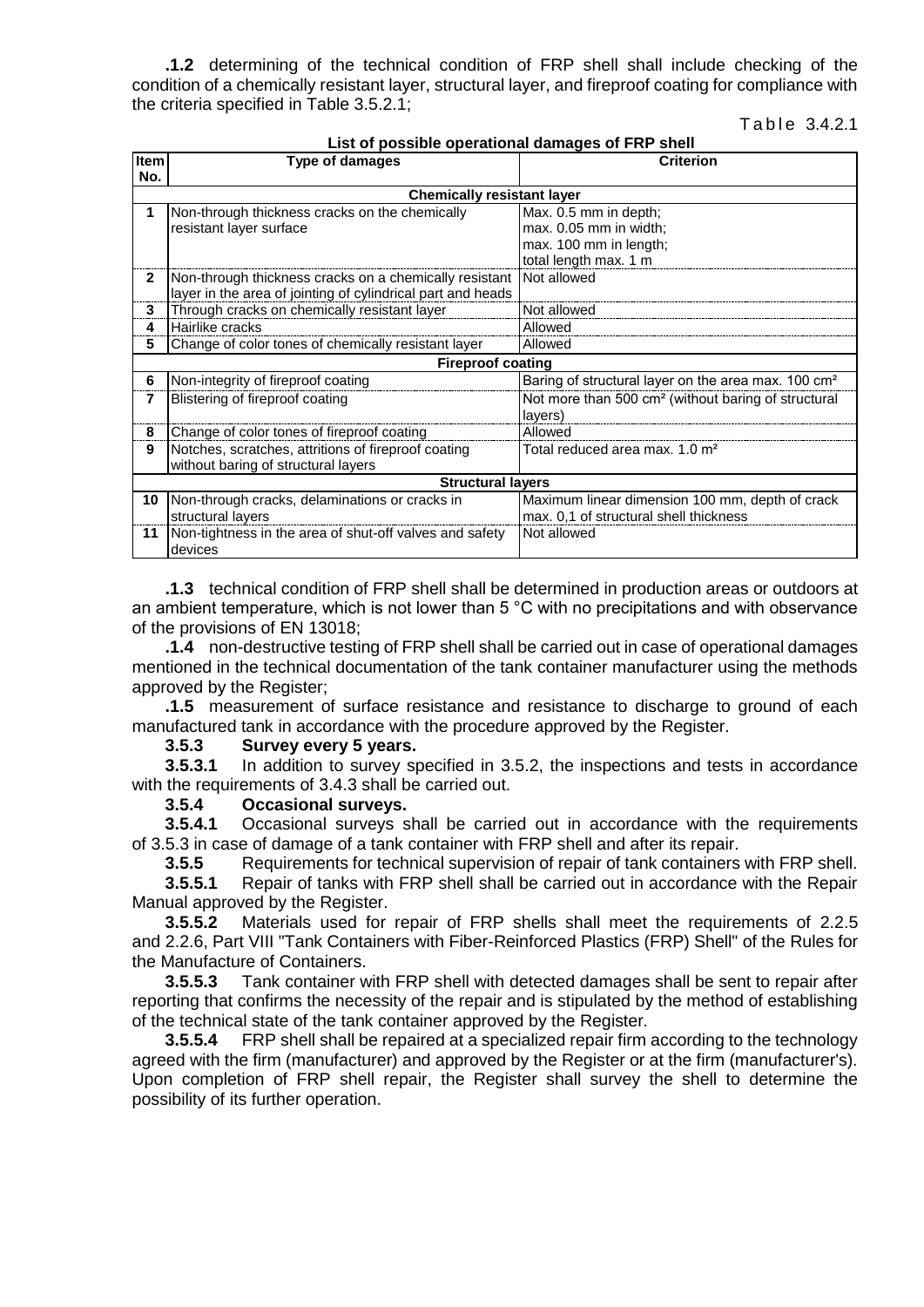#### **3.6 SURVEY OF THERMAL CONTAINERS**

**3.6.1** The scope of survey of thermal containers shall comply with the requirements of 3.2.

Additionally, in accordance with the application of the owner or lessee, a survey of the unit operation may be carried out in the scope agreed with the owner or lessee.

**3.6.2** Criteria for safe operation of containers set forth in 4.3.5 are considered as minimum requirements for survey for compliance with these Rules and the CSC.

**3.6.3** In case of satisfactory survey results, the CSC plate shall be marked in accordance with Section 5.

## **3.7 SURVEY OF OFFSHORE CONTAINERS**

**3.7.1** The scope and frequency of surveys of offshore containers shall comply with the requirements of Table 3.7.1.

Table 3.7.1

|                                                                     | Tests/survey                       |                                                        |               |                                                     |  |
|---------------------------------------------------------------------|------------------------------------|--------------------------------------------------------|---------------|-----------------------------------------------------|--|
| <b>Interval</b>                                                     | Lifting test <sup>1</sup>          | Non-destructive<br>testing of lifting eyes examination | <b>Visual</b> | <b>Branding on</b><br>inspection plate <sup>2</sup> |  |
| Special surveys at interval not<br>exceeding 12 months (1 year)     | Up to discretion<br>of RS surveyor | Up to discretion<br>of RS surveyor                     | $+3$          | T or VN or V                                        |  |
| Special surveys at interval not<br>exceeding 48 months<br>(4 years) | Up to discretion<br>of RS surveyor |                                                        |               | T or VN                                             |  |
| After major repair or<br>modernization <sup>4</sup>                 |                                    |                                                        |               |                                                     |  |

The procedure of lifting test of offshore containers shall be in accordance with 8.1, 8.2.1 and 8.2.2, Part VII "Offshore Containers" of the Rules for the Manufacture of Containers. No residual deformation preventing use of a container for its purpose shall remain after testing.

<sup>2</sup> Т means the performance of visual examination, load test and non-destructive testing;

VN – marking denoting visual examination and non-destructive testing;

V means the performance of visual examination only.

 $+$  — is performed.

<sup>4</sup> The major repair or modernization means repair or modernization of members of container affecting its structural strength.

**3.7.2** The scope of visual inspection shall comply with that specified in 3.2.2. Special attention shall be paid to condition of welds of pad eyes and members impacting the structural strength of the container.

**3.7.3** Non-destructive testing of pad eye welds and mating elements shall be carried out by magnetic particle inspection check, dye penetrant inspection or eddy current method (considering the requirements of 8.3 of ISO 10855-3).

The Register may require diagnostic examination by other methods. The requirements for nondestructive testing and quality assessment of welded joints are specified in 5.10.3 of the Rules for Technical Supervision during Manufacture of Containers, Materials and Products for Containers.

N o t e . Non-destructive testing report shall be attached to the container survey report.

**3.7.4** Offshore tank containers intended for the transport of dangerous goods shall in addition pass surveys listed in 3.4.

**3.7.5** The survey scope and frequency of the lifting sets of offshore containers shall meet the requirements of Table 3.7.5.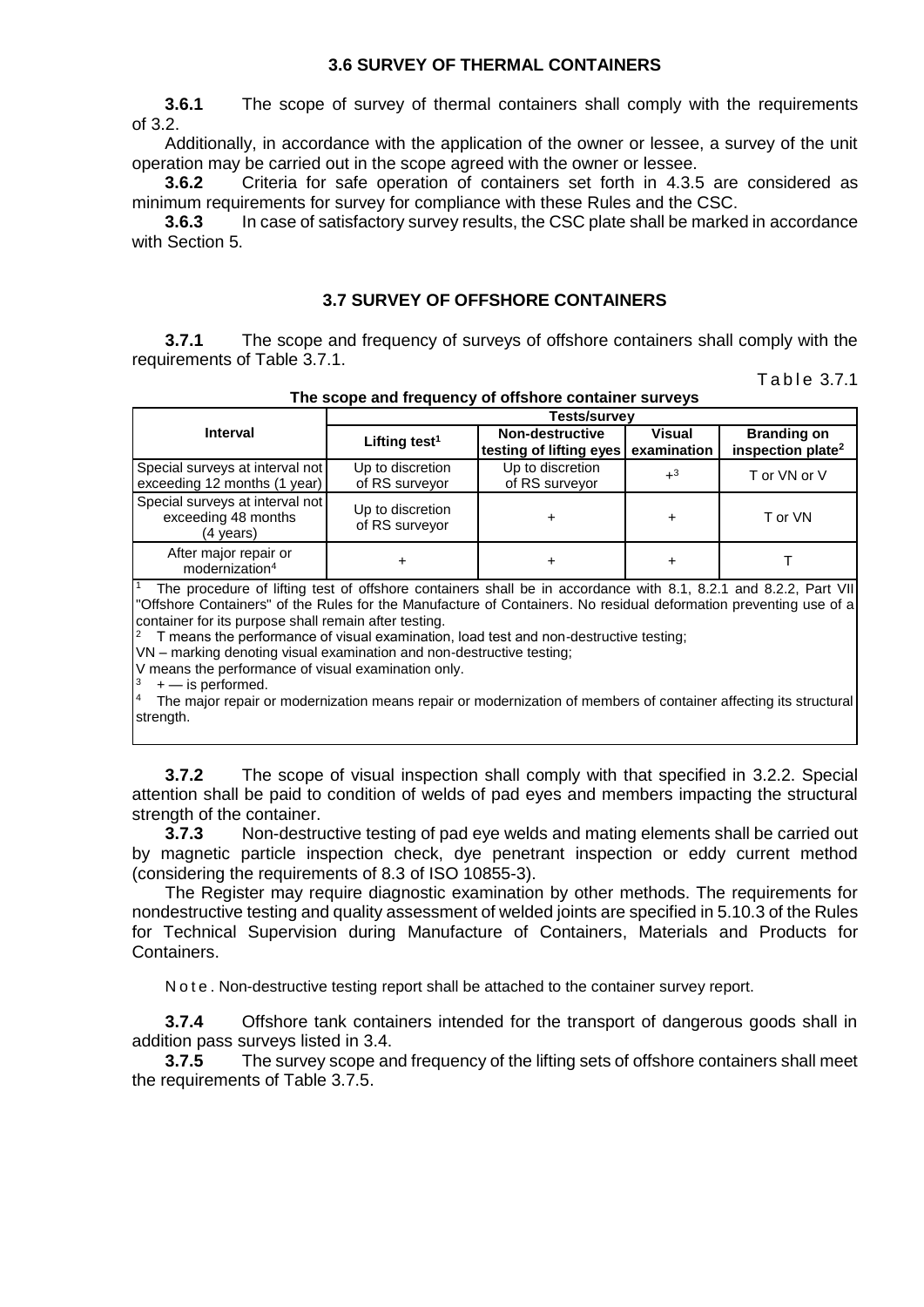**The survey scope and frequency of the lifting sets of offshore containers**

|                                                              | <b>Application</b>                    | Tests/survey                                         |                                             |                              |                                          |
|--------------------------------------------------------------|---------------------------------------|------------------------------------------------------|---------------------------------------------|------------------------------|------------------------------------------|
| Interval                                                     |                                       | Load test                                            | Non-<br>destructive<br>testing <sup>1</sup> | <b>Visual</b><br>examination | <b>Branding of</b><br>identification tag |
| Special surveys at<br>interval not<br>exceeding<br>12 months | Complete lifting set                  |                                                      |                                             | $\ddot{}$                    | V                                        |
| Special surveys at<br>interval not<br>exceeding 48<br>months | Sling components<br>and joining links | Load test or non-destructive<br>testina              |                                             | $\div$                       | T or VN                                  |
|                                                              | Wire legs                             |                                                      |                                             | $\ddot{}$                    |                                          |
|                                                              | Chain sling legs                      | Load test or non-destructive<br>testing <sup>2</sup> |                                             | ÷                            | T or VN                                  |
|                                                              | <b>Shackles</b>                       |                                                      |                                             | ÷                            |                                          |
| After substantial<br>repair or<br>modernization              | Complete lifting set                  | $+^3$                                                | $+3$                                        | $\ddot{}$                    |                                          |

The magnetic particle method is used for the non-destructive testing of the lifting set items but steel wire ropes.

<sup>2</sup> Non-destructive testing shall be carried out at end links of each sling +10 % of a sling length. The location of these 10 % shall be selected based on visual examination.

 $3$  In compliance with the applicable standards including EN 818-6.

Т means the performance of visual examination, load test and non-destructive testing.

VN means the performance of visual examination and non-destructive testing.

V means the performance of visual examination only.

**3.7.6** The Register may require the diagnostics performance by other methods as well as carrying out additional surveys and tests.

**3.7.7** The survey of chain and wire lifting sets and members thereof shall be carried out in accordance with the applicable requirements of EN 818-6 and EN 13414-2 standards respectively.

**3.7.7.1** The following defects of wire rope slings are prohibited:

**.1** at any point of its length equal to ten diameters, the number of broken wires is 5 % or above of the total number of wires in the rope;

**.2** a strand is broken;

**.3** breaks of external wires 4 — 6 — 16 pcs at lection with a length of 3*d* — 6*d* — 30*d* accordingly;

**.4** the availability of corrosion, particularly of the internal corrosion;

**.5** reduction of the wire rope diameter as a result of surface abrasion or corrosion by 7 % and more, a compared with a nominal value;

**.6** reduction of a wire rope diameter by 10 % of the nominal value due to core damage (internal wear, cuddling, tearing up, etc);

**.7** increase of diameter by 7 %;

**.8** deformation of thimbles or their wear with reducing the initial section by more than 15 %;

**.9** more than one broken wire immediately adjacent to a compressed metal ferrule (pressed clamp/bush) or end fitting;

**.10** cracks on a pressed clamp (liner);

**.11** shifting of a wire rope in the pressed clamp (liner);

**.12** difference of sling lengths due to residual elongation by more than 3 %;

**.13** birdcaging (refer to Fig. 3.7.7.1.13);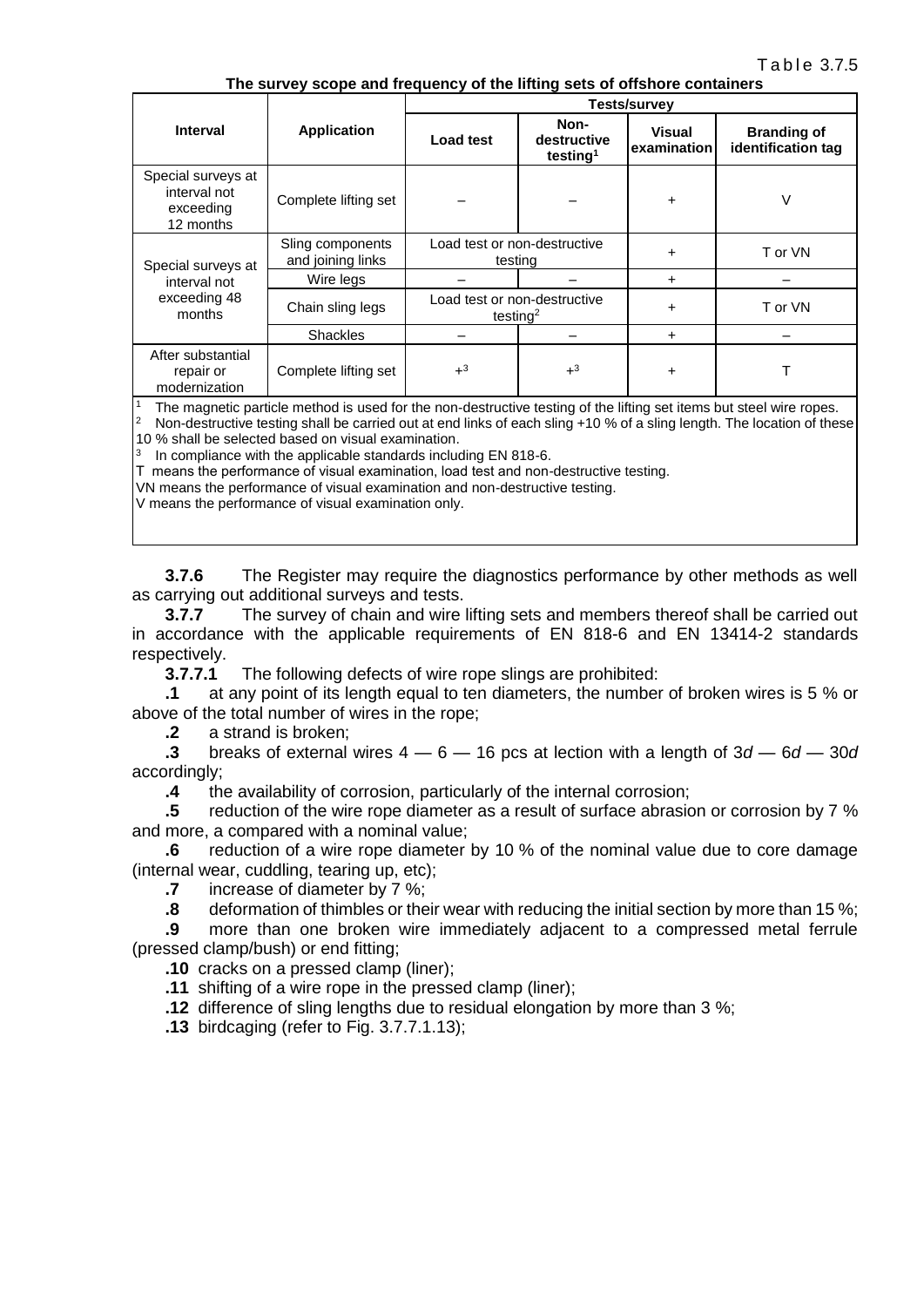

Fig. 3.7.7.1.13 Birdcaging.

**.14** сore protrusion (refer to Fig. 3.7.7.1.14);



Fig. 3.7.7.1.14 Core protrusion

**.15** local increase/reduction of a wire rope diameter (refer to Fig. 3.7.7.1.15);



Fig. 3.7.7.1.15 Local increase/decrease of a rope diameter

**.16** the availability of separated areas (refer to Fig. 3.7.7.1.16);



Fig. 3.7.7.1.16 The availability of separated areas

**.17** wire squeezing-out or delamination of strands (refer to Fig. 3.7.7.1.17);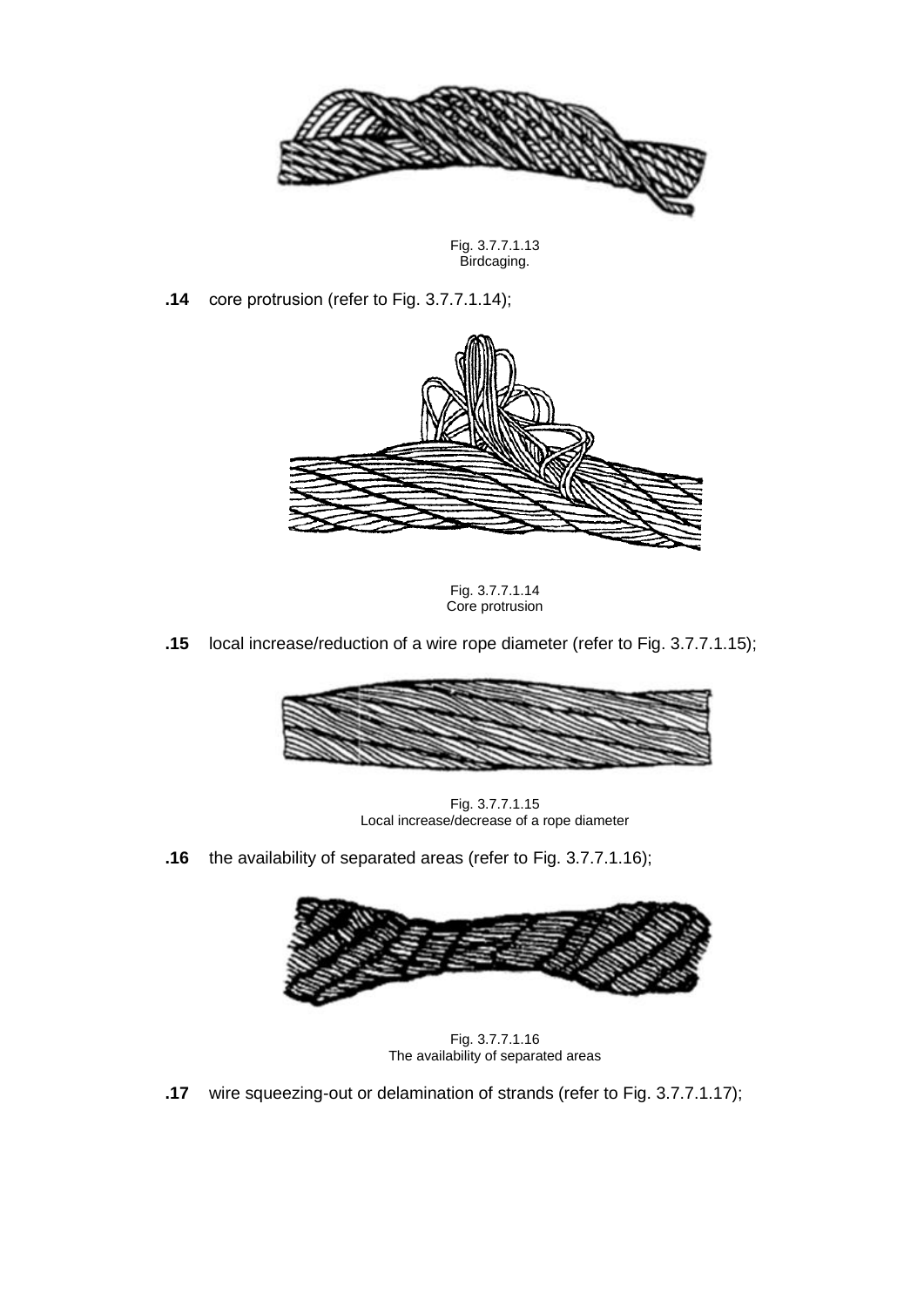



Fig. 3.7.7.1.17 Wire squeezing-out or delamination of strands: *1)* — one strand; *2)* — in several strands

**.18** twisting (refer to Fig. 3.7.7.1.18);



Fig. 3.7.7.1.18 **Twisting** 

**.19** kinks, bends (refer to Fig. 3.7.7.1.19);



Fig. 3.7.7.1.19 Kinks, bends.

**.20** damage as a result of temperature exposure or electrical arc discharge (to be determined based on the availability of soot, burns, changes of color);

**21** residual undulation (refer to Fig. 3.7.7.1.21) with the ratio of  $\frac{d_u}{d_w}$  > 1,33 in this case the length of the examined area  $H_u$  the examined area shall not exceed 25 $\vec{a}$ ;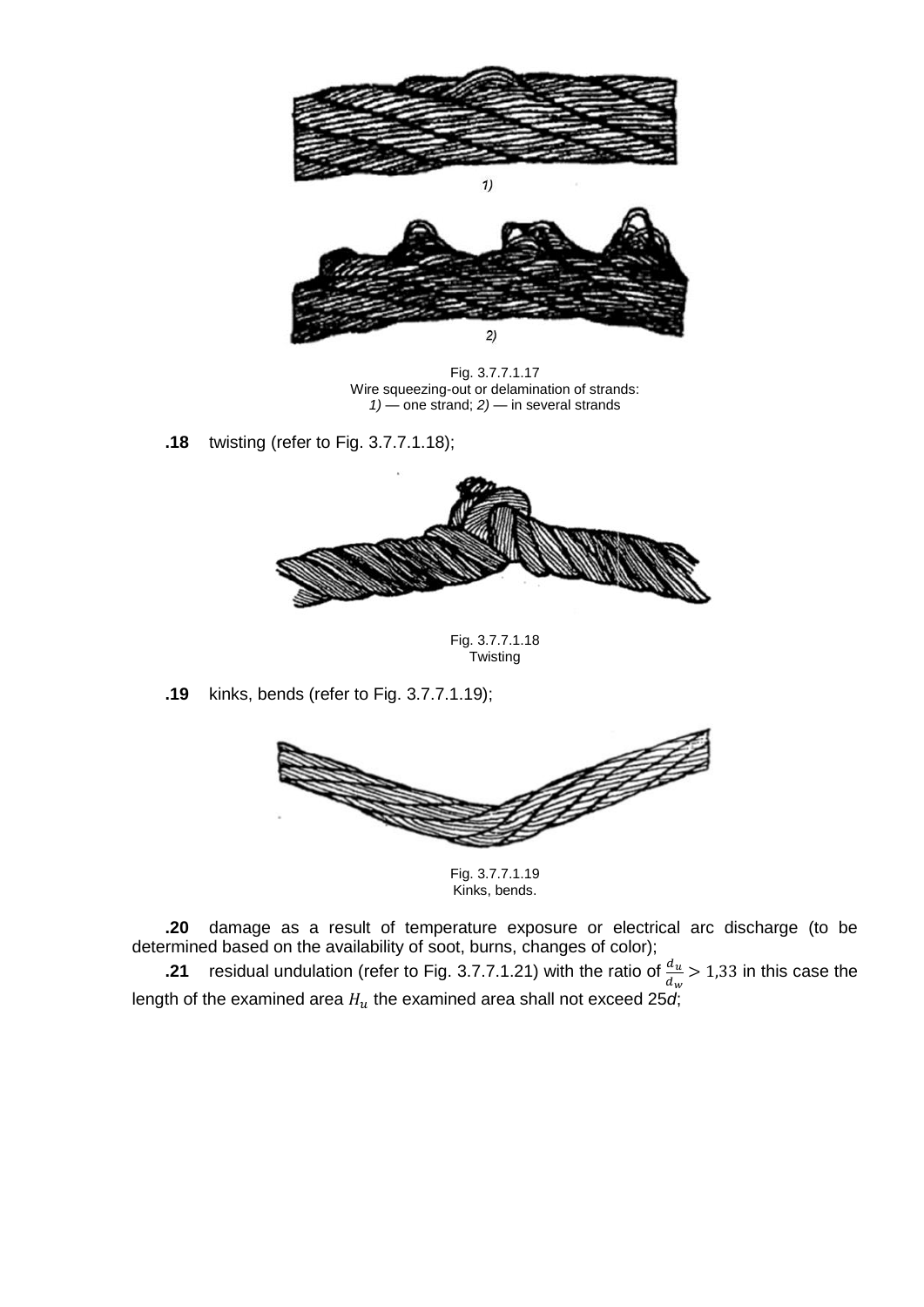

Fig. 3.7.7.1.21 Residual undulation

**.22** thermal damage. Any changes of the metal color caused by exposure to high temperatures (welding signs).

**3.7.7.2** The following defects of rings and joints are prohibited:

- **.1** lack of marking;
- **.2** availability of crack of any sizes and location;

**.3** extension of chain links for more than 3 per cent of the initial size (refer to Fig. 3.7.7.2.3-1) (the length is determined by measuring a chain part consisting of five links per every 2 m of the ling, the length of a sling part is equal to the production of a chain pitch to link number) and at reduction of the chain links diameter in placed of intersection/contact of the chain link due to wear above 10 % (refer to Fig. 3.7.7.2.3-2);



Fig. 3.7.7.2.3-1 Increasing a chain link:  $L_1 \le L_0 + 3\%L_0$ *L*<sup>0</sup> — initial link length, mm; *L*<sup>1</sup> — increased link length, mm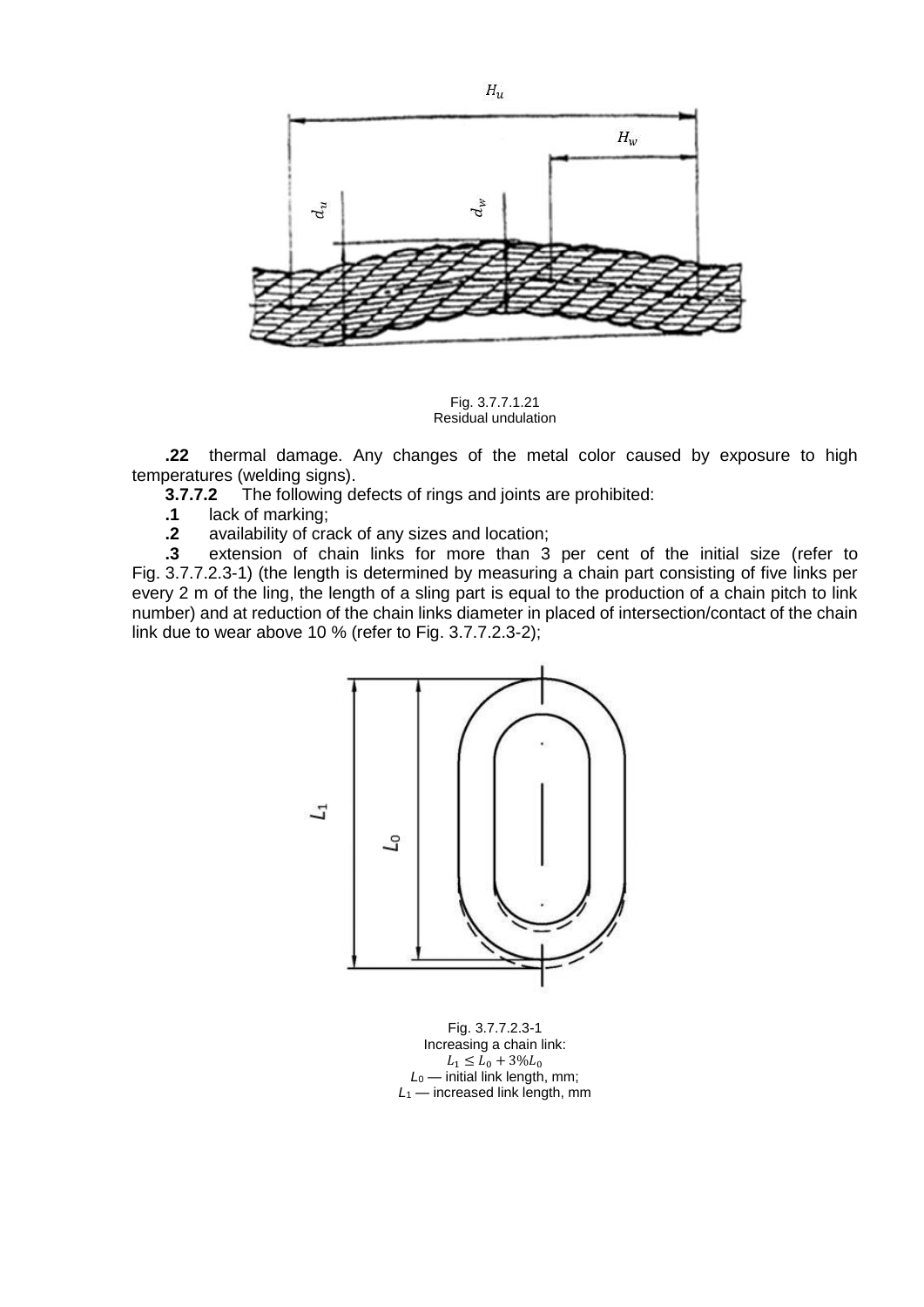

#### Fig. 3.7.7.2.3-2 Reducing of a chain link diameter:

 $d_1 + d_2$  $\frac{u_{12}}{2}$   $\geq 0.9d_0$ ; *d*<sub>0</sub> — initial diameter, mm; *d*<sub>1</sub>, *d*<sub>2</sub> — actual section diameters of a link, measured in orthogonally related directions, mm

**.4** deformation, defects of upper/lower links/connecting rings, cuts, notches, dents, excessive corrosion, changing of color at heating, bent or distorted links.

**3.7.7.3** The following defects of shackles are prohibited:

- **.1** cracks and deformations;
- **.2** bending and excessive wear in the of a thimble contact point;

**.3** lack of free rotation of a pin in the shackle.

**3.7.8** During survey, it is necessary to make sure that the marking plate and the information thereon corresponds with the technical characteristics of the presented lifting set it is attached to. The slings of the lifting set shall be attached to the container and the fore runner, if any, without twisting.

**3.7.9** During testing of chain sling legs of lifting sets, a load  $2.5 \times WLL + 2\%$  shall be statically applied to each sling. The minimum time for exposure under load – 5 min. Upon completion of the testing, the visual and measuring examination and, if necessary, nondestructive magnetic particle testing shall be carried out in the scope agreed with the Register.

N o t e . WLL for testing of each sling of the lifting set shall be assumed according to EN 818-4 (Table 3) for a "single sling leg" depending on the chain caliber indicated on the lifting set marking plate.

**3.7.10** Testing of the rings and connecting links of chain and wire lifting sets by test load is carried out according to the requirements of standards in compliance with which the products are made. The minimum time for exposure under load — 5 min. Upon completion of the testing, the visual and measuring examination and, if necessary, nondestructive magnetic particle testing shall be carried out in the scope agreed with the Register.

**3.7.11** No permanent deformations and damages preventing the safe use of the lifting set and its components according to their purpose shall be detected after testing.

**3.7.12** In case of satisfactory results of the survey, the marking shall be applied on the lifting set in compliance with Section 5.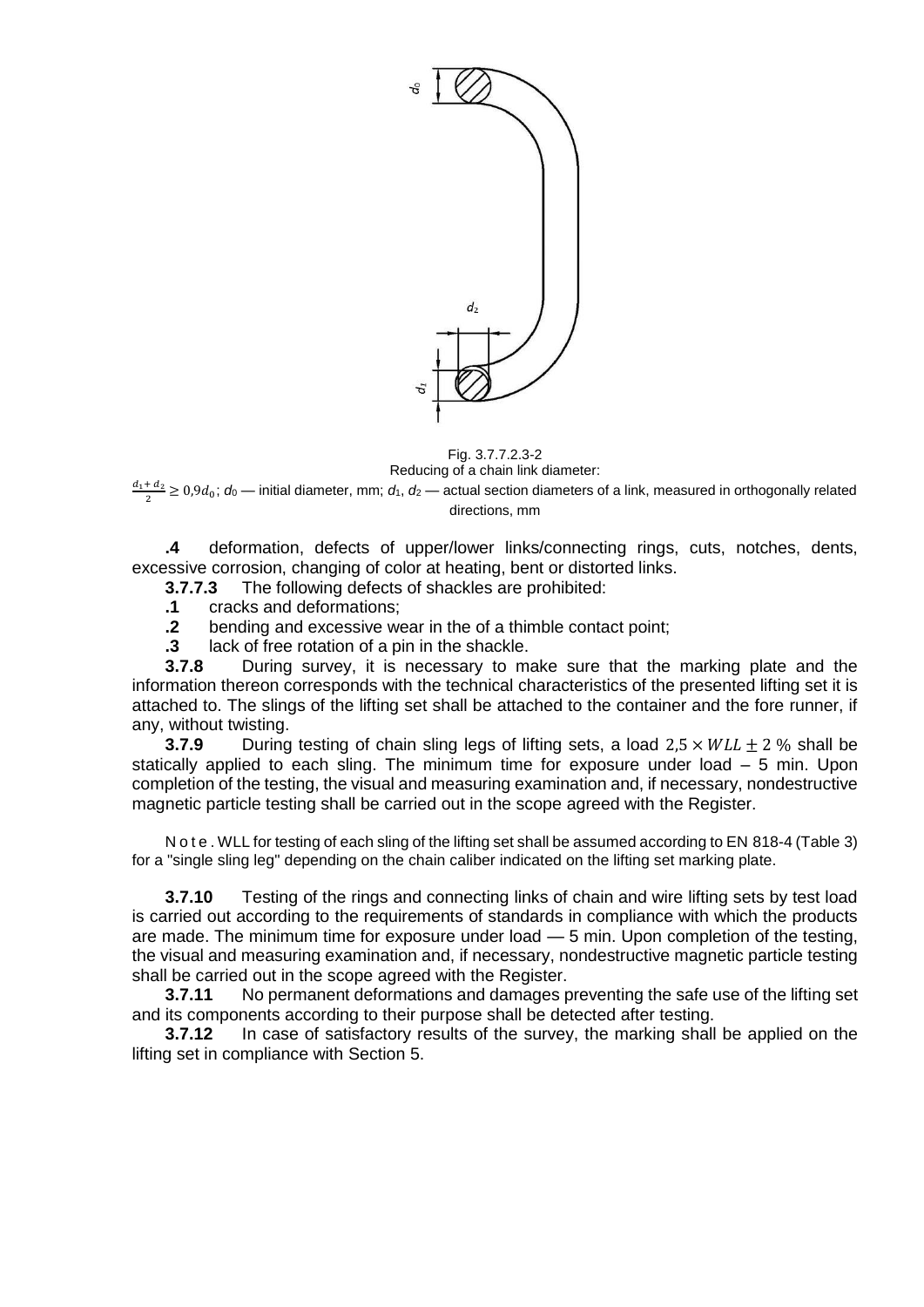## **4 REPAIR AND MODERNIZATION**

## **4.1 GENERAL**

**4.1.1** Containers which sustained damages during operation involving impairment of strength performance of bearing structures shall be repaired under the RS technical supervision at RS-inspected or recognized firms.

The possibility of conducting periodical survey of container at the uninspected or unrecognized firms shall be determined by RS in each particular case.

**4.1.2** Container modernization shall be conducted at the firm (manufacturer) or on the RS-inspected or recognized firms.

**4.1.3** The requirements to survey or recognition of the firms are stated in Section 2.

## **4.2 TECHNICAL DOCUMENTATION**

**4.2.1** Repair of container members listed in 4.3 shall be performed in compliance with RS-approved technical documentation.

**4.2.2** The technical documentation submitted for repairs shall contain:

**.1** description of repair procedure that may be based on the national and international normative documents agreed or recognized by the Register;

**.2** necessary drawings;

**.3** the table of welding procedures and welding materials, and in the case of repair of tank containers intended for the transport of pressurized goods, Welding Procedure Approval Test Certificate of a due form;

**.4** description of welding quality control methods.

**4.2.3** A volume of technical documentation for container modernization is agreed with RS in each particular case based on the level of modernization.

## **4.3 DAMAGES**

**4.3.1** Damages which require the following may be referred to damages related to violation of strength characteristics of bearing structures:

**.1** replacement of one or more corner fittings;

**.2** full or partial replacement of primary structure parts, (corner posts, side rails, crossmembers);

**.3** full or partial (more than 1/3 area) replacement of side and end panels, roof panels;

**.4** full replacement of floor.

**4.3.2** In addition to damages listed in 4.3.1, the following damages and malfunctions of the thermal containers shall be repaired under the Register technical supervision:

- **.1** damage of insulation;
- **.2** damage of cold (heat) generation means:
- **.3** impairing of weathertightness;
- **.4** damage of drainage system;
- **.5** damage of closures;
- **.6** malfunction of control, protection and control devices;
- **.7** malfunction of electrical equipment.

**4.3.3** In addition to damages listed in 4.3.1, the following damages of tank containers shall be remedied under technical supervision of the Register:

- **.1** damage of tank shell and heads;
- **.2** damage of supports and fastenings;
- **.3** damage of safety devices;
- **.4** damage of pipes and fittings;
- **.5** damage of monitoring devices;
- **.6** damage of cold (heat) generation means, if any;
- **.7** damage of thermal insulation, if any.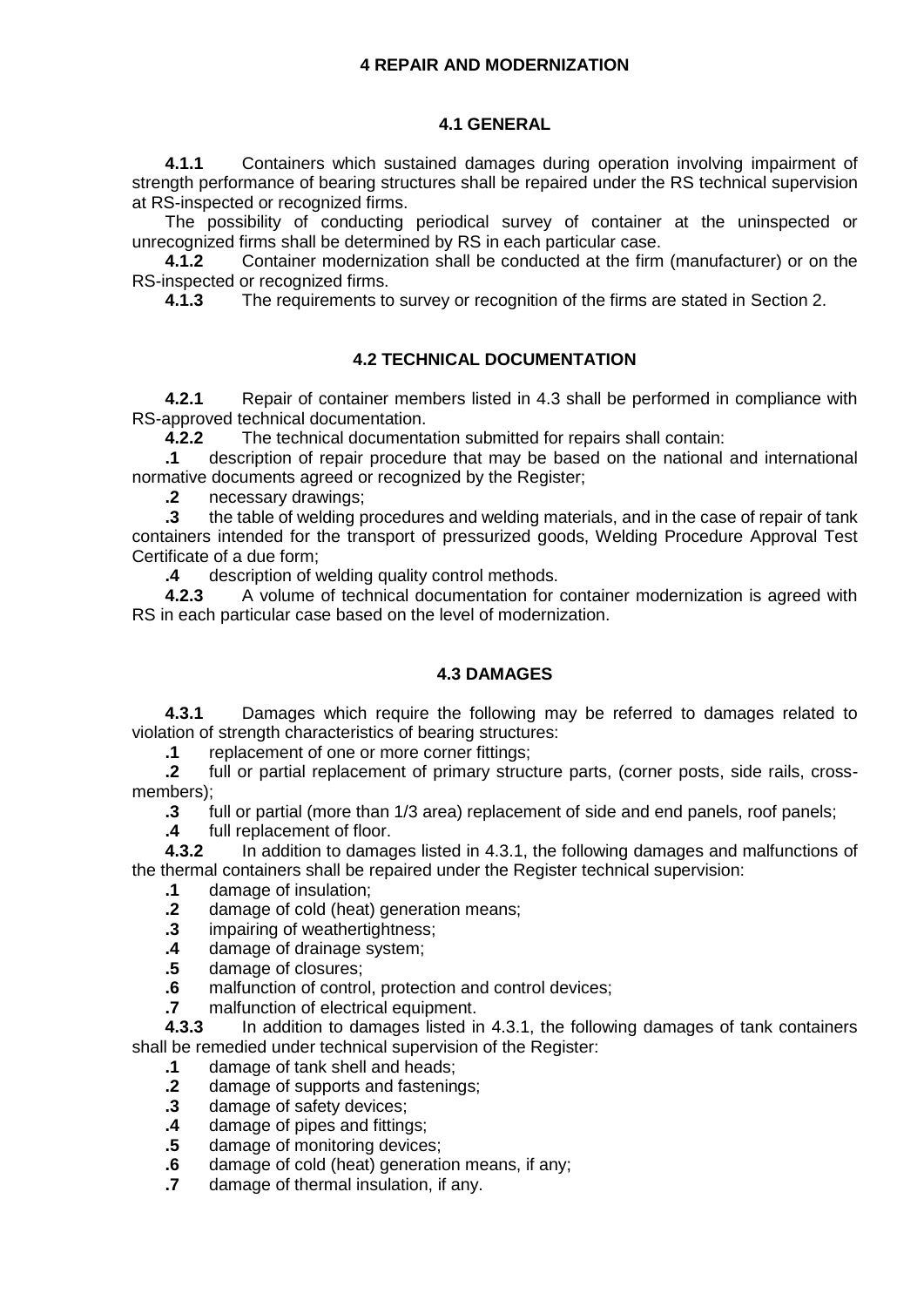**4.3.4** In addition to damages listed in 4.3.1, the following damages of offshore containers and lifting sets shall be repaired under the Register technical supervision:

**.1** damages of bearing structure;

**.2** damages of pad eyes;

**.3** calculation of lifting sets for offshore containers.

N o t e . In respect to offshore tank containers and offshore thermal containers one shall be also guided by the provisions of 4.3.2 and 4.3.3.

**4.3.5** As criteria for defining the possibility of safe operation of damaged containers, the Register recommends to use those listed below:

**.1** for corner fittings:

**.1.1** dimensions of corner fitting apertures shall not exceed ISO tolerances;

**.1.2** corner fitting shall have no cracks and notches and shall not be detached from structural elements of the container;

**.2** for corner posts:

**.2.1** depth of a single deformation shall not exceed 25 mm, irrespective of its length and location;

**.2.2** with two or more indentations, none of these shall exceed 15 mm in depth; cracks, ruptures and punctures shall be repaired regardless of their size;

**.2.3** deformation of corner posts shall not cause the external dimensions of the container change that could exceed ISO tolerance by more than 5 mm;

**.2.4** deformation of the rear corner posts shall not render the doors inoperable and impair the watertight integrity;

**.3** for top and bottom side rails and cross-members:

**.3.1** top side rails and cross-members:

**.3.1.1**deformations of top side rails and the front end rails (dents, bendings, etc.) shall not exceed 25 mm in depth;

**.3.1.2**deformation of rear top cross-member shall not exceed 35 mm, render the doors inoperable and impair the watertight integrity;

**.3.2** bottom side rails:

**.3.2.1**deformations on the webs of side rails shall not exceed 50 mm in depth;

**.3.3** lower cross-members:

**.3.3.1**deformations on a web shall not exceed 50 mm in depth;

**.3.3.2**deformation of the rear bottom rails shall not render the doors inoperable or impair the watertight integrity;

**.3.3.3**deformation of the cross-member shall not cause the external dimensions of the container to change so as to exceed ISO tolerance by more than 5 mm;

**.3.3.4**deformation shall not cause a change in length of diagonals between the corner fitting apertures to exceed the ISO tolerance;

**.3.3.5**cracks, ruptures and punctures shall be repaired, irrespective of their size;

**.4** for walls and roof:

**.4.1** front and side walls:

**.4.1.1**no deformation, such as dents, bends, etc. on a plane portion of the side and front wall where the marking shall be applied, or on internal or external corrugations, shall exceed 35 mm;

**.4.1.2**any two deformations existing on the opposite walls and facing one another shall not cause the distance between the walls to decrease by more than 50 mm against the constructional dimension;

**.4.1.3**no deformation involving the length or height of a wall shall lead to the reduction of internal dimensions by more than 50 mm;

**.4.1.4**any deformation of the side walls shall not exceed ISO tolerance by more than 10 mm; **.4.1.5**any deformation of the front wall — by more than 5 mm;

**.4.1.6**any deformation which may result in sharp edges liable to cause damage to cargo shall be eliminated;

**.4.1.7**cracks and punctures, irrespective of their dimensions, shall be repaired;

**.4.2** roof:

**.4.2.1**deformation shall not exceed 35 mm in depth; no deformation involving the length or width of a roof shall lead to the reduction of internal dimensions by more than 50 mm;

**.4.2.2**punctures, cracks, ruptures shall be repaired, irrespective of their dimensions;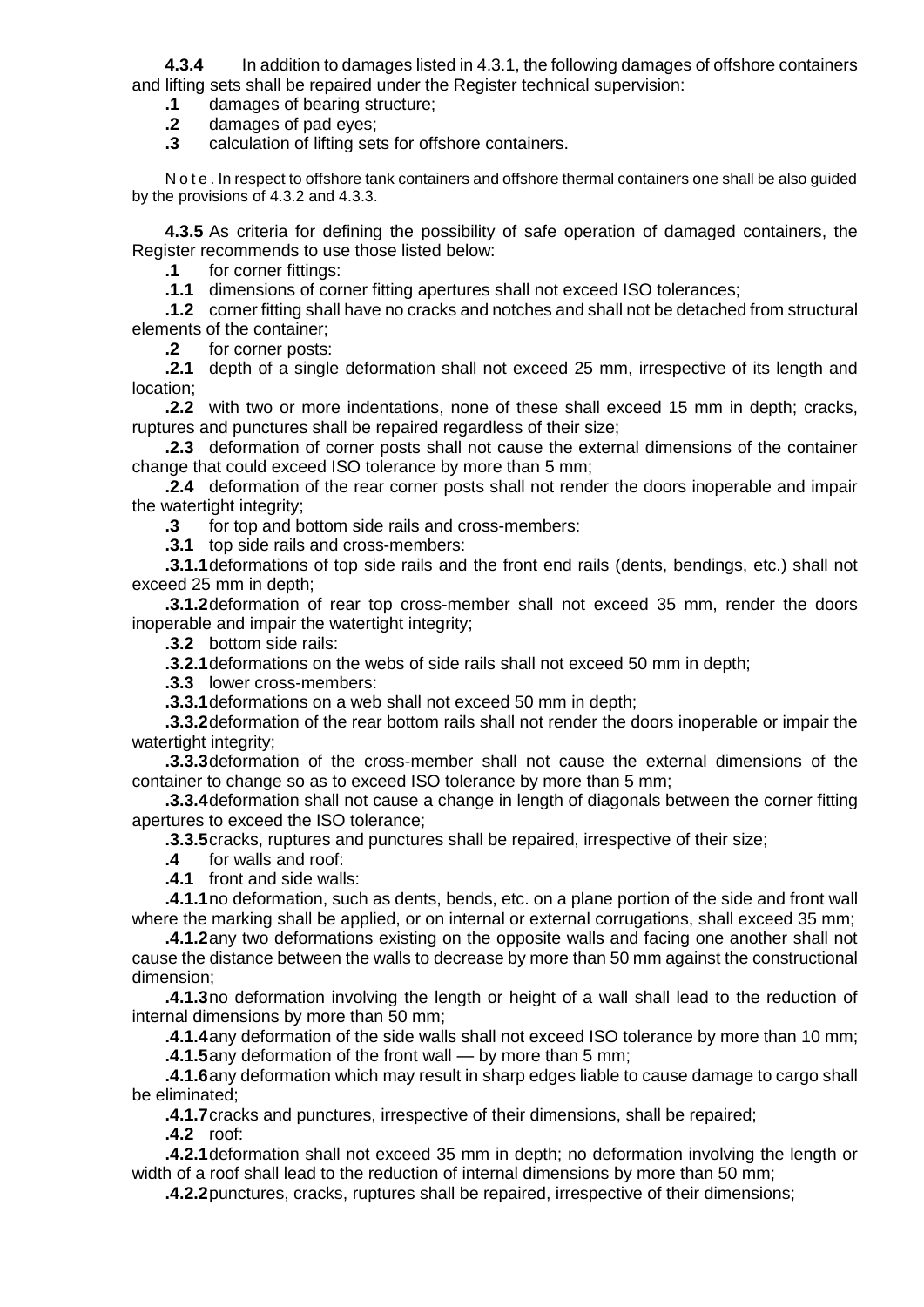**.5** for floor decking:

**.5.1** cracks and cleavings shall not exceed 15 mm in depth, irrespective of the damage length, or shall not exceed 5 mm when the damage width is more than 150 mm;

**.5.2** difference in height between the faces of the adjoining boards shall not exceed 5 mm;

**.5.3** any through holes, spallings of material, splittings shall be repaired;

**.5.4** floor boardings shall be dry, clean and shall not emit specific odour;

**.6** for bottom cross-members:

**.6.1** no deformation on a web of cross-members, or on the top plate of fork lift pockets and gooseneck tunnel shall exceed 50 mm;

**.6.2** deformations on a top flange shall not intrude more than 50 mm into the container;

**.6.3** clearance between the top face plate of the cross-member and the floor boardings shall not exceed 10 mm;

**.6.4** in no instance shall the deformations on the bottom flange of cross-members, fork lift pockets and gooseneck tunnel project below the plane 1 mm above the plane of the bottom faces of bottom corner fittings;

**.6.5** any cracks, notches, ruptures shall be repaired;

**.6.6** no deformation of fork lift pockets and gooseneck tunnel shall cause their dimensions to change so as to exceed ISO tolerances by more than 10 mm;

**.7** for doors:

**.7.1** no deformation of the door panel shall exceed 35 mm;

**.7.2** no deformation shall render the doors inoperable and shall cause the ISO tolerance for external dimensions to be exceeded by more than 5 mm;

**.7.3** doors shall not have cracks, punctures and other damages which may entail failure of the container waterproofness;

**.8** for door lock:

**.8.1** broken or notched cams, cam retainers, hinges, hinge bolts, door locking bars shall not be allowed;

**.8.2** bent door locking bars and door locking handles preventing the door from being properly opened or closed, shall be repaired or replaced;

**.9** for other damages:

**.9.1** partial or complete lack of marking shall not be allowed.

N o t e . The Register may approve the use of other international or national regulations and guidelines based on the CSC and CCC provisions and submitted by the owners of containers, repair firms or surveying companies. The criteria determining the safe operation of dry fright containers and related to their framework apply to the frame of tank containers.

**4.3.6** In addition to the requirements of 4.3.5, RS recommends to use the following criteria defining possibility of safe use of tank containers:

**.1** for the tank container in general:

**.1.1** absence of any damage leading to impossibility of the use of tank container for the purposes it is intended for;

**.1.2** absence of any deformation leading to excess of ISO tolerances for outer dimensions by more than 5 mm for end surfaces and by 10 mm — for side surfaces;

**.2** for the framework and elements attaching a shell to a framework:

**.2.1** cracks, cuts, ruptures, punctures, etc. shall be repaired regardless of their size;

**.2.2** when the bottom rear end rail is deformed the gap between a rail and securing device of the bottom discharge shall not be less than 5 mm;

**.2.3** deformation of the diagonal braces in side, end, bottom and top surfaces of a frame shall not exceed 20 mm;

**.2.4** a value of deformation of the elements attaching a shell to a framework shall not exceed 13 mm;

**.2.5** corrosion of the framework member and welds shall not result in reduction of strength of a tank container;

**.3** for the vessel (made of metal materials):

**.3.1** cracks, ruptures, punctures, etc. shall be eliminated regardless of their size;

**.3.2** corrosion of vessel material or welds shall not result in reduction of the tank shell thickness below the minimum value required.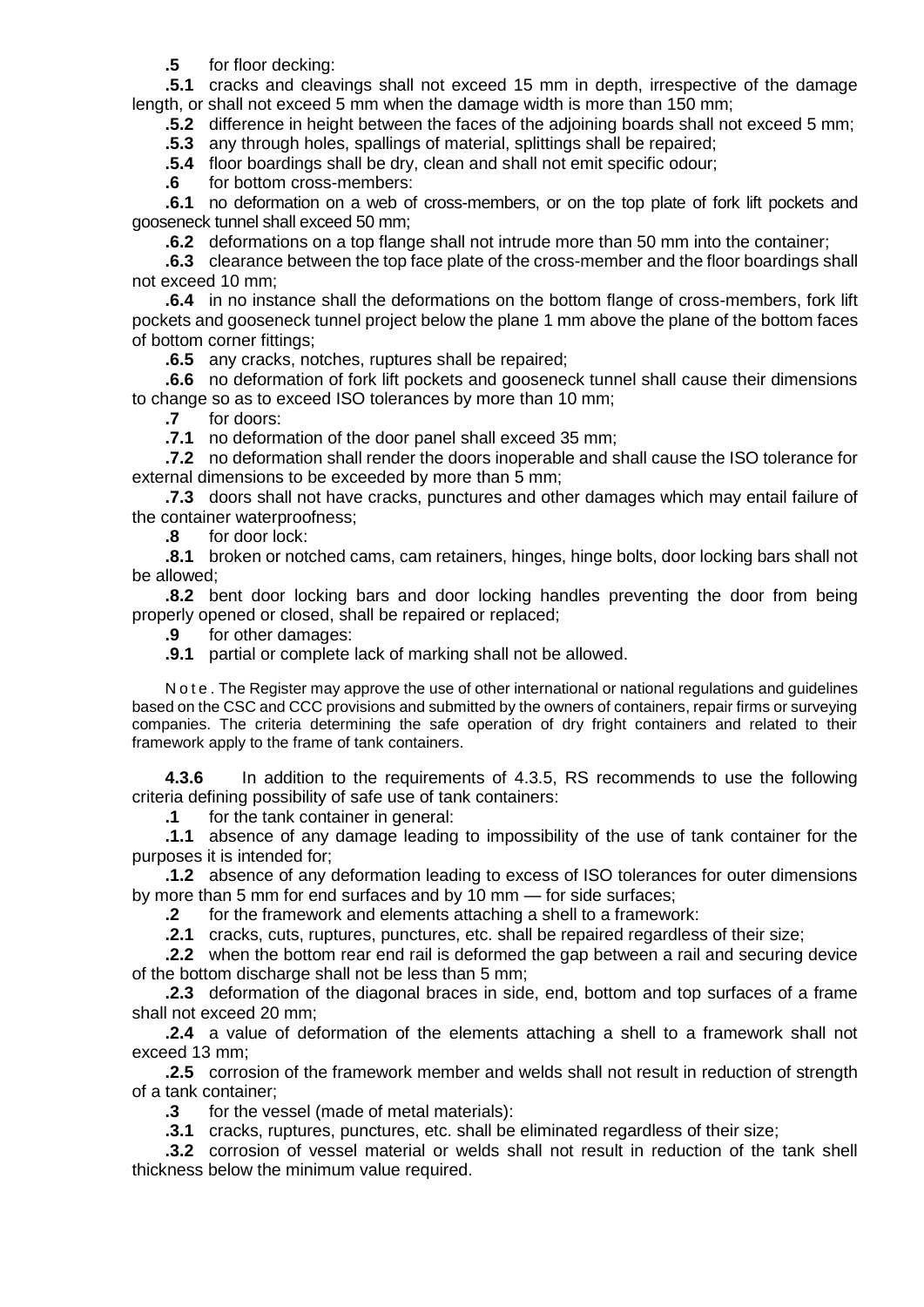N o t e . The minimum value required is determined basing on the requirements of the relevant sections of Chapter 6.7 of the IMDG Code regarding the type and design of the tank container;

**.3.3** depth of scratches, grooves, machining traces shall not exceed 5 % of the vessel metal thickness;

**.3.4** no shell repairs made by fitting patches on the inner surface;

**.3.5** deformation of the shell walls within the upper third of the tank cross-section shall not exceed 6 mm;

**.3.6** deformation of the shell walls within the upper third of the tank cross-section shall not exceed 10 mm;

**.4** for thermal insulation and its coating:

**.4.1** cracks, cuts, ruptures, punctures, etc. shall be repaired regardless of their size;

**.4.2** delamination of thermal insulation covering in the place of butts, joints, etc., loss of components and fastenings shall be eliminated.

**4.3.7** Upon completion of the repair, containers with the CCC Plates shall comply with requirements of the Rules for the Approval of Containers for the Transport of Goods Under Customs Seals.

**4.3.8** Materials used for repairing containers shall have characteristics equivalent to those of the materials used for the manufacture of containers or exceeding them. Material used for repairing shells of tank containers shall have a document confirming technical supervision of the Register.<br>4.3.9

**4.3.9** Tank container shells shall be repaired keeping due consideration to calculation standards for pressure vessels used for the design of the tank container.

**4.3.10** Repair of container members listed in 4.3.1 — 4.3.4 shall be performed by welders certified by the Register and having the Welder Approval Test Certificate of a due form.

#### **4.4 CHECKS AND TESTS**

**4.4.1** Upon the repair results of mixed cargo containers, the following shall be performed: **.1** examination to assure that the repair has been properly performed;

**.2** examination to assure that the Customs requirements are complied with;

- **.3** inspection of the prescribed dimensions and marking of the container;
- **.4** weathertightness testings.

N o t e . In particular cases, the Register may require additional tests.

**4.4.2** For other type of container it may be required to perform additional examinations and tests in the scope established by RS in each particular case.

#### **5 MARKING AND BRANDING**

#### **5.1 GENERAL**

**5.1.1** After performing the surveys according to the CSC, the stamp of the Register of approved type and date (month, year) of subsequent survey shall be marked on the CSC Plate or as close thereto as possible. The date may be also marked on the sticker of the approved type without RS branding.

**5.1.2** Following the survey of tank containers, the Register brand of approved type shall be put in the appropriate column of the identification plate with tank data, and the date (month and year), test pressure and the applicable units of measurement shall be specified.

N o t e . On identification plates of tank containers manufactured in accordance with the Rules for the Manufacture of Containers, issued before 2003 without taking into consideration the subsequent amendments, indication of the type of survey and test pressure is not required.